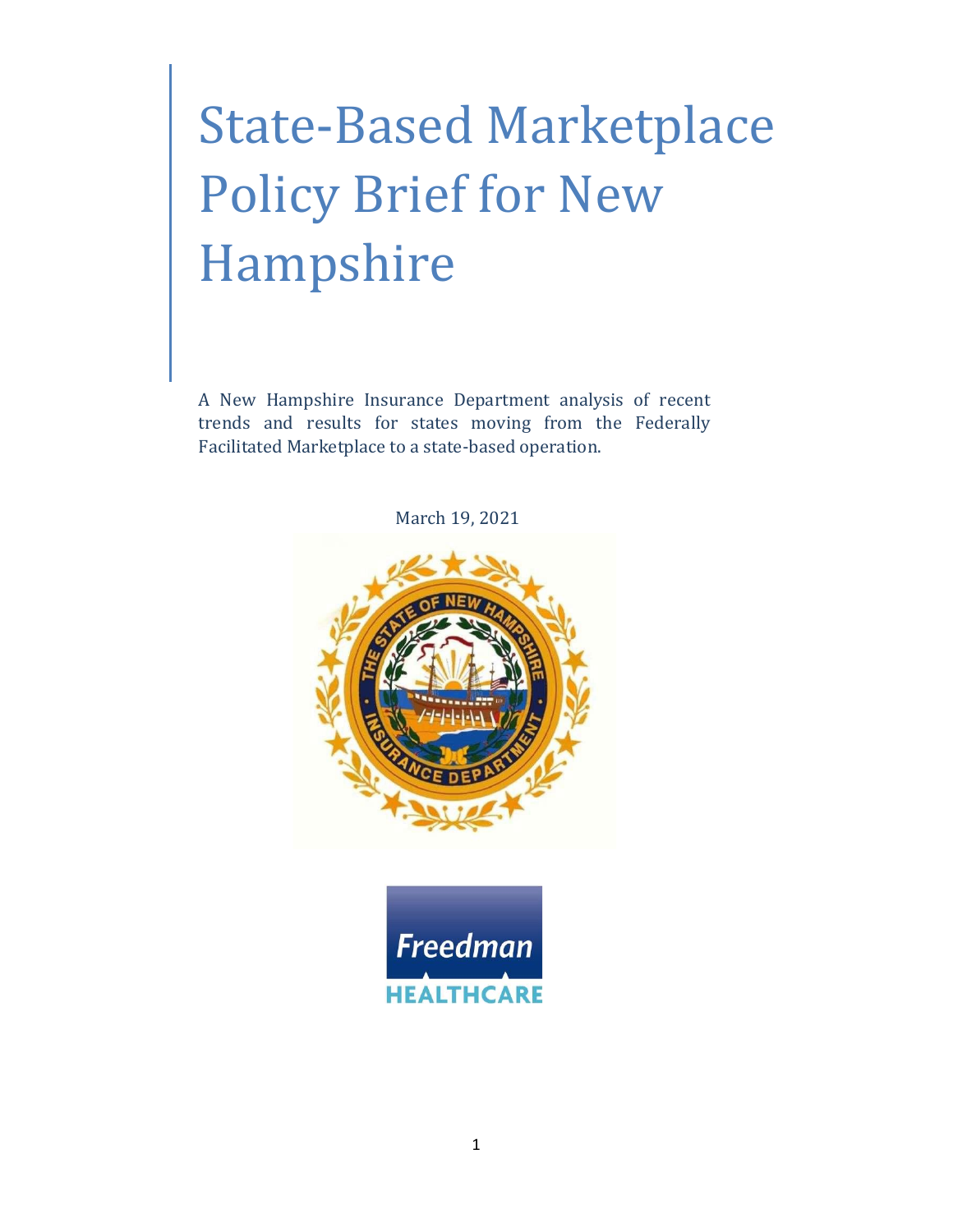#### **State-Based Marketplace Policy Brief - New Hampshire March 2021**

## Contents

| I.   |                                                                                                     |  |
|------|-----------------------------------------------------------------------------------------------------|--|
| ΙΙ.  |                                                                                                     |  |
|      |                                                                                                     |  |
| III. |                                                                                                     |  |
|      |                                                                                                     |  |
| IV.  |                                                                                                     |  |
|      | Table 3. Characteristics of State-Based Marketplaces on Federal Platform, AKA "Hybrid" Exchanges  5 |  |
|      |                                                                                                     |  |
| V.   |                                                                                                     |  |
| VI.  |                                                                                                     |  |
|      |                                                                                                     |  |
|      |                                                                                                     |  |
| IX.  |                                                                                                     |  |
| Χ.   |                                                                                                     |  |
|      |                                                                                                     |  |
|      |                                                                                                     |  |
|      |                                                                                                     |  |
|      |                                                                                                     |  |
|      |                                                                                                     |  |
|      |                                                                                                     |  |
|      |                                                                                                     |  |
|      |                                                                                                     |  |
|      |                                                                                                     |  |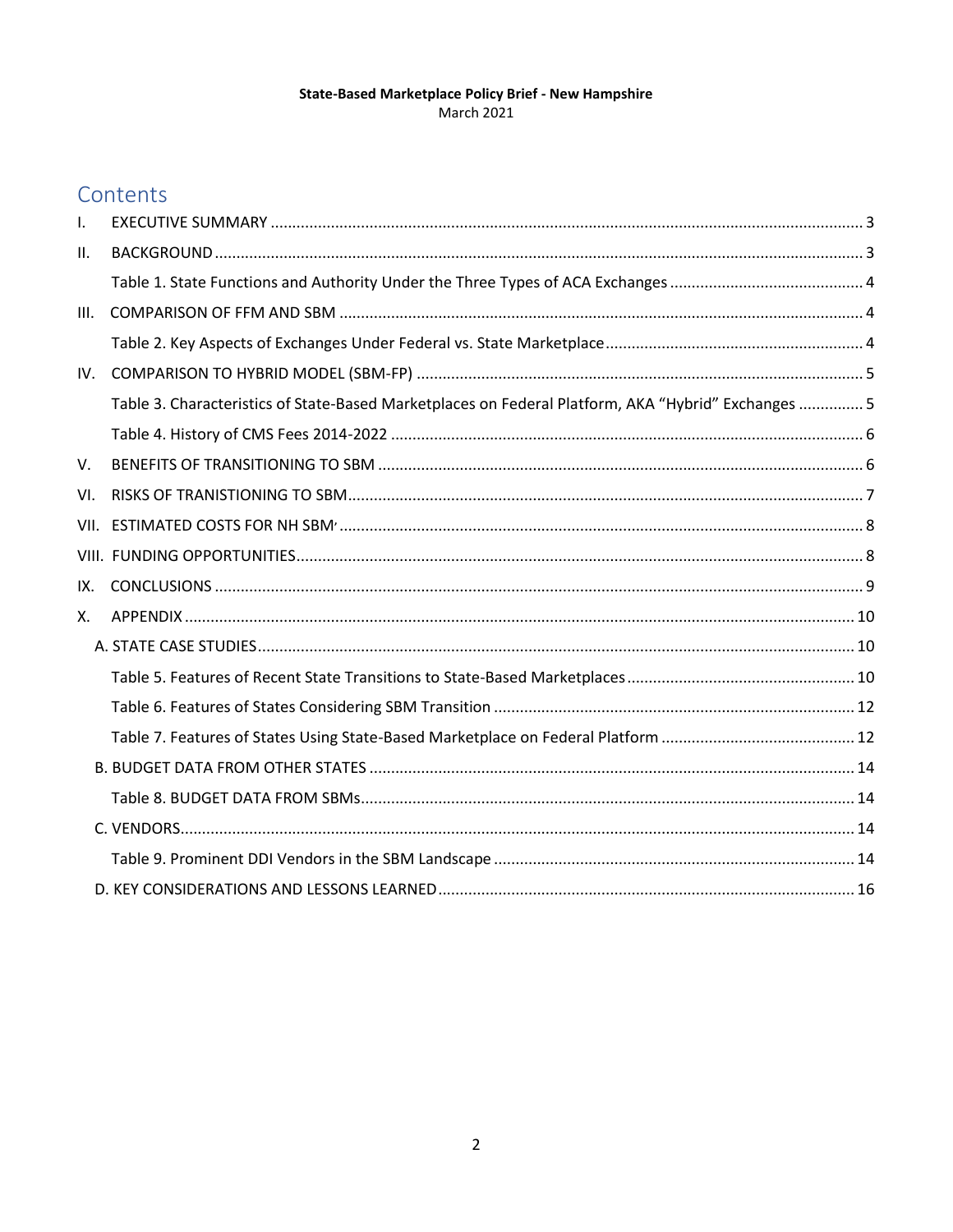#### **State-Based Marketplace Policy Brief - New Hampshire** March 2021

The New Hampshire Insurance Department, in response to legislative activity, asked Freedman HealthCare to describe recent trends and results for states considering moving from the federal health insurance exchange, HealthCare.gov, to a state operation. This report examines the major benefits and risks of such a change, describes case studies of individual states, examines financial and non-financial implications, identifies leading vendors, and provides links to sources of further information, for use by NH officials before the 2021 legislative session ends.

## <span id="page-2-0"></span>I. EXECUTIVE SUMMARY

- 1. Recent advances in technology operations may allow states to develop and implement a State-Based Marketplace (SBM) platform for less than the fees paid to use the Federally Facilitated Marketplace (FFM) platform (HealthCare.gov).
- 2. All-in costs for SBMs in states recently converting range from \$100-200/enrollee/year, including required functions and state personnel. At 2020 enrollment, this would be \$4.5-8.9M annually for NH. Whether the switch will lead to long-term cost savings depends on the vendor contract negotiated by the state, the projected FFM user fee schedule, potential ACA regulatory and policy changes, and state management.
- 3. Converting to an SBM gives states real-time access to enrollment data, plus the flexibility to pursue statespecific exchange goals (such as targeting certain populations for enrollment or performing integrated eligibility across benefit programs).
- 4. Regardless of potential cost saving opportunities, transitioning to an SBM is a complex undertaking that is best pursued as part of a broader vision for what the state hopes to achieve (e.g., increased enrollment or improved consumer experience).
- 5. States that are uncertain about transitioning to a full SBM—or that want to proceed incrementally to reduce risk—may pursue SBM-FP status (SBMs that utilize the federal platform).
- 6. New Hampshire officials should carefully weigh the advantages and disadvantages of an SBM in making their decision.

## <span id="page-2-1"></span>II. BACKGROUND

Under the Patient Protection and Affordable Care Act (ACA), there are three essential functions for a health insurance marketplace:

- 1. Eligibility and enrollment
	- i. Provide a platform for consumers to receive an eligibility determination for income-based premium tax credits and cost-sharing subsidies
	- ii. Allow consumers to enroll in a qualified health plan (QHP) or connect them to Medicaid or CHIP, if eligible
- 2. Consumer assistance
	- i. Establish a web portal, call center, and Navigator program<sup>1</sup> to help consumers find and enroll in public or private coverage
	- ii. Assist consumers with changes in circumstance (e.g., in income, employment status, or household composition), which are more frequent compared to populations covered by employer insurance<sup>2</sup>
- 3. Plan management (*Note: Some states, including NH, already perform this task*)
	- i. Review insurers' justifications for premium rates
	- ii. Certify that participating health plans meet all requirements, including licensure
	- iii. Provide oversight of plans, including de-certifying non-compliant ones

States may elect to design and run their own State-Based Marketplace (SBM) as long as it meets minimum requirements—including performing the functions above—and it is financially self-sustaining. States that choose not to implement their own marketplace rely on the Federally-Facilitated Marketplace (FFM), including its

<sup>&</sup>lt;sup>1</sup> ["Data Note: Limited Navigator Funding for Federal Marketplace States."](https://www.kff.org/private-insurance/issue-brief/data-note-further-reductions-in-navigator-funding-for-federal-marketplace-states/) Kaiser Family Foundation. October 13, 2020.

<sup>&</sup>lt;sup>2</sup> ["Revisiting churn: An early understanding of state](https://www.nashp.org/wp-content/uploads/2016/08/Churn-Brief.pdf)-level health coverage transitions under the ACA." August 2016.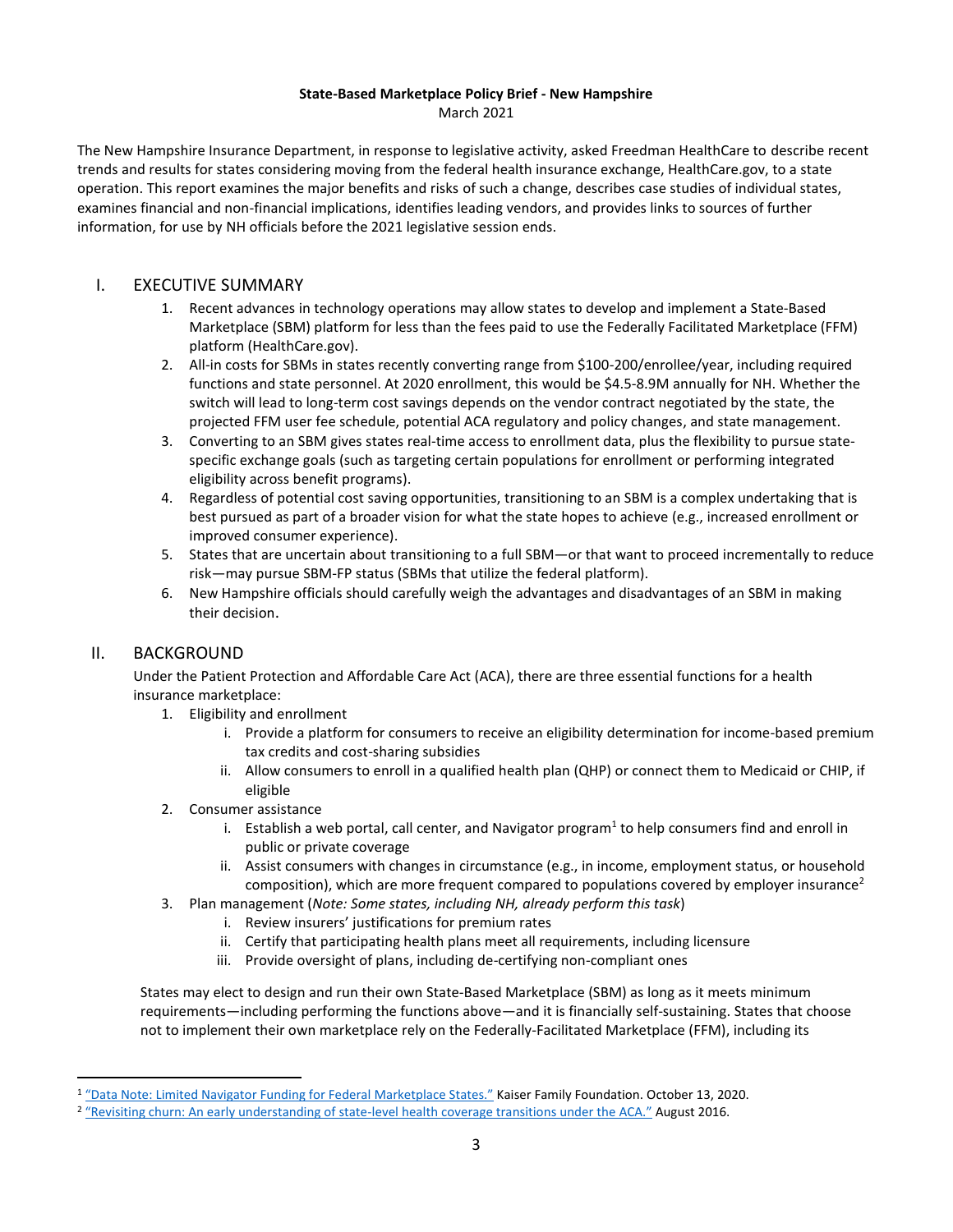HealthCare.gov technology platform. Initially, political opposition to the ACA, as well as early operational and technological hurdles, led to most states using the FFM.

Currently, some FFM states conduct limited aspects of marketplace functions, like plan management or consumer assistance, but have not codified SBM through legislation. Other states operate as a "hybrid" or State-Based Marketplace-Federal Platform (SBM-FP). These states have legislative authority to run a state-based marketplace, and are responsible for all functions, but use HealthCare.gov as their eligibility and enrollment platform.

<span id="page-3-0"></span>

| <b>Function and Authority<sup>3</sup></b>    | <b>FFM</b> | <b>SBM-FP</b> | <b>SBM</b> |
|----------------------------------------------|------------|---------------|------------|
| State runs eligibility & enrollment platform | N          | N             |            |
| State conducts plan management               | $N^*$      | v             |            |
| State administers consumer assistance        | $N^*$      | $\checkmark$  |            |
| State has legal authority to run SBM         | N          | v             |            |

#### **Table 1. State Functions and Authority Under the Three Types of ACA Exchanges**

\*FFM states, including NH, may choose to conduct plan management and/or consumer assistance functions, although the federal government retains primary responsibility. Some sources refer to these as State Partnership Marketplaces (SPM)<sup>4</sup>

## <span id="page-3-2"></span><span id="page-3-1"></span>III. COMPARISON OF FFM AND SBM

| Category                | <b>FFM</b>                                                                                                                                                                                                                                                                                                                                                                                                                                                                                                                                                                | <b>SBM</b>                                                                                                                                                                                                                                                                                                                                                                                                                                                                                                                                                                                                                                                                                                                                                                                                                                               |
|-------------------------|---------------------------------------------------------------------------------------------------------------------------------------------------------------------------------------------------------------------------------------------------------------------------------------------------------------------------------------------------------------------------------------------------------------------------------------------------------------------------------------------------------------------------------------------------------------------------|----------------------------------------------------------------------------------------------------------------------------------------------------------------------------------------------------------------------------------------------------------------------------------------------------------------------------------------------------------------------------------------------------------------------------------------------------------------------------------------------------------------------------------------------------------------------------------------------------------------------------------------------------------------------------------------------------------------------------------------------------------------------------------------------------------------------------------------------------------|
| Legislation<br>& Buy-In | Not needed                                                                                                                                                                                                                                                                                                                                                                                                                                                                                                                                                                | Requires legislation and early/extensive stakeholder<br>engagement (including payers and brokers)                                                                                                                                                                                                                                                                                                                                                                                                                                                                                                                                                                                                                                                                                                                                                        |
| Cost &<br>Platform      | Cost<br>Federal 3% user fees (paid by health plans)<br>or \$240 to \$360 per enrollee.<br>Fees have decreased over the last three<br>$\overline{\phantom{0}}$<br>years and will drop to 2.25% in 2022. (Note:<br>See Table 4. History of CMS fees 2014-2022<br>for more information).<br>Platform<br>FFM platform (HealthCare.gov) running since<br>$\overline{\phantom{a}}$<br>2014 and already integrates with payment<br>site and data services hub<br>Current and future enhancements limited to<br>$\overline{\phantom{a}}$<br>features applicable to all FFM states | Cost<br>Savings from user fees may be used to fund SBM. (In<br>2018, NH paid \$10.6M in fees <sup>5</sup> ).<br>In 2018 analysis of six SBMs, annual budgets ranged<br>from \$32.5M to \$340M, with median of \$63.2M. $^{6}$<br>More recent states to transition estimate annual<br>budgets of between \$11M-\$30M (or \$100-\$200 per<br>enrollee $)^7$<br>CMS provides \$2M grant funding to assist states<br>with transition work<br>Platform<br>Commercially available, stable SBM platforms<br>$\overline{\phantom{a}}$<br>State-specific customization is available<br>$\overline{\phantom{a}}$<br>State must migrate enrollee data from<br>HealthCare.gov, reroute insurance data, and connect<br>data services hub (to verify identity and eligibility) to<br>state platform. May happen within about 18 months<br>after legislation is passed. |
| Data<br><b>Access</b>   | FFM sends limited individual enrollment data,<br>often a month or more after the enrollment is<br>effectuated                                                                                                                                                                                                                                                                                                                                                                                                                                                             | Real-time access to enrollee and potential enrollee data<br>allows for:<br>Timely analysis (e.g., Medicaid/QHP churn)<br>$\overline{\phantom{0}}$<br>Monitoring (e.g., website and call center interaction)<br>$\frac{1}{2}$<br>Targeted outreach (see below)<br>$\overline{\phantom{a}}$<br>Live connection to integrated eligibility platform for<br>other services (e.g., SNAP, housing)                                                                                                                                                                                                                                                                                                                                                                                                                                                              |

#### **Table 2. Key Aspects of Exchanges Under Federal vs. State Marketplace**

<sup>&</sup>lt;sup>3</sup> ["State Health Insurance Marketplace Types, 2021"](https://www.kff.org/health-reform/state-indicator/state-health-insurance-marketplace-types/) Kaiser Family Foundation. 2021.

<sup>&</sup>lt;sup>4</sup> ["States seek greater control, cost](https://www.urban.org/sites/default/files/publication/101166/states_seek_greater_control_cost_savings_by_converting_to_state-based_marketplaces_1.pdf)-savings by converting to state-based marketplaces" Urban Institute. October 2019.

<sup>5</sup> ["Should your state consider building a state](https://company.getinsured.com/should-your-state-consider-building-a-state-based-exchange/)-based exchange?" GetInsured. April 11, 2019.

<sup>&</sup>lt;sup>6</sup> ["The Your Health Idaho Marketplace: A model for state](https://www.yourhealthidaho.org/wp-content/uploads/2018/07/Leavitt-Partners-Study_The-Your-Health-Idaho-Marketplace-A-Model-For-State-Based-Adoption.pdf)-based adoption." Leavitt Partners Study. July 2018.

<sup>&</sup>lt;sup>7</sup> "Adopting a state-[based health insurance marketplace poses risks and challenges."](https://www.cbpp.org/research/health/adopting-a-state-based-health-insurance-marketplace-poses-risks-and-challenges) Center on Budget and Policy Priorities. February 6,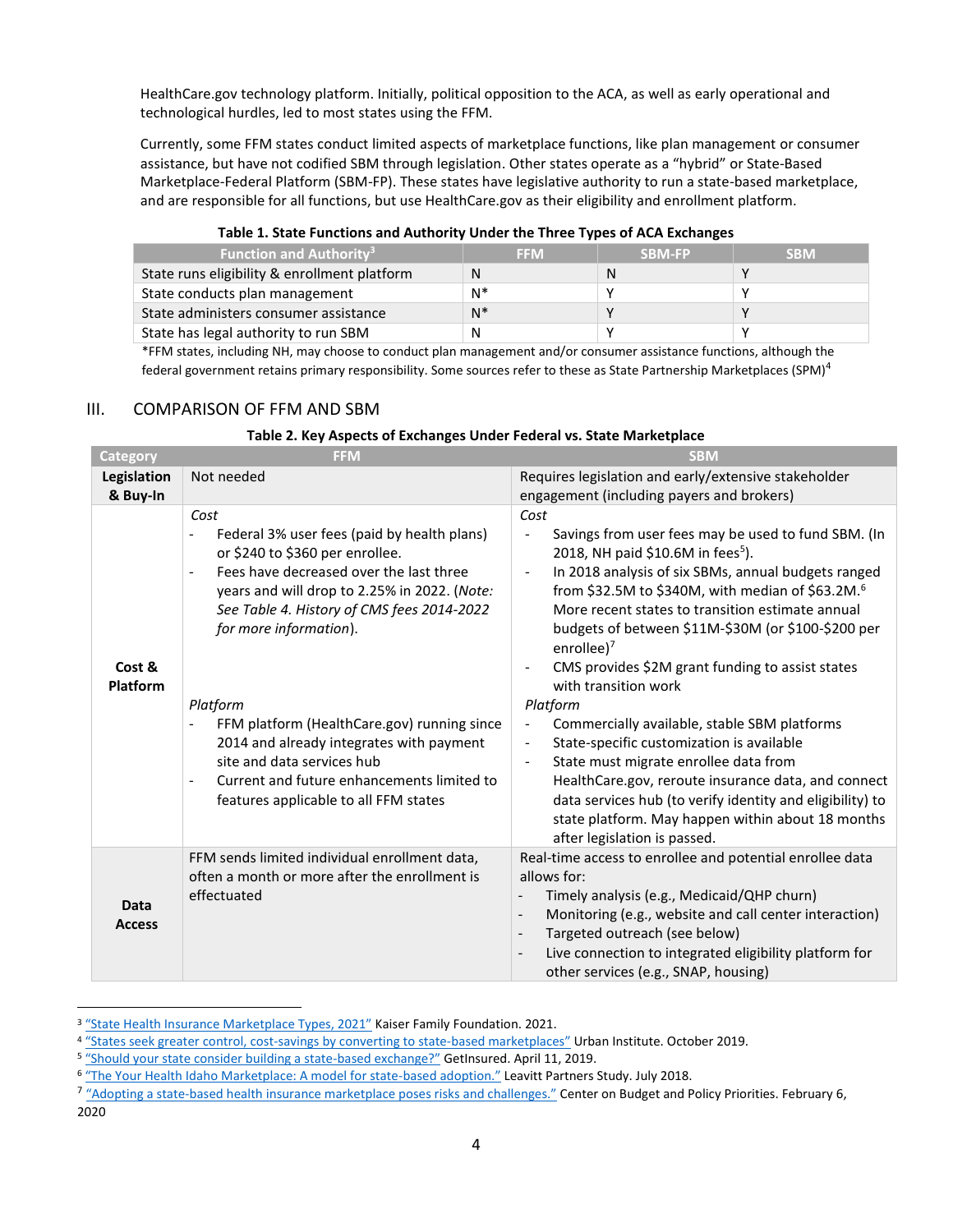| Autonomy                   | Enrollment<br>Must adhere to FFM enrollment period<br>(historically a fixed six-week open period,<br>currently expanded), but determined at<br>federal level with no flexibility<br>FFM has increasingly limited criteria for<br>Special Enrollment Periods (SEPs)<br><b>State Oversight</b><br>Allows short-term/non-ACA compliant plans | Enrollment<br>Flexible/expanded open enrollment period (SBMs<br>have not experienced adverse selection issues) <sup>8</sup><br>Special Enrollment Periods can have flexible, state-<br>$\overline{\phantom{a}}$<br>specific rules<br><b>State Oversight</b><br>State control over plan quality, including rates, and<br>plan design. |
|----------------------------|-------------------------------------------------------------------------------------------------------------------------------------------------------------------------------------------------------------------------------------------------------------------------------------------------------------------------------------------|--------------------------------------------------------------------------------------------------------------------------------------------------------------------------------------------------------------------------------------------------------------------------------------------------------------------------------------|
|                            | Targeted outreach<br>Not available, due to delayed and limited<br>nature of the data provided by the federal<br>government.                                                                                                                                                                                                               | Targeted outreach<br>Since all data resides on the state platform, states<br>may reach to:<br>Consumers with late payments<br>$\circ$<br>Eligible, but unenrolled, consumers<br>$\circ$<br>Specific groups by age, language, geography,<br>$\Omega$<br>etc.                                                                          |
| Consumer<br><b>Support</b> | Plan Compare<br>Generic plan comparison tool for all states<br>Call centers<br>150 languages<br>$\qquad \qquad -$<br>Operators must adhere to general scripts <sup>9</sup><br>$\overline{\phantom{a}}$<br>No escalation path for complex issues;<br>$\overline{\phantom{m}}$<br>referred to state for resolution                          | <b>Plan Compare</b><br>Customized consumer decision support tools<br>Call centers<br>Insourced or outsourced<br>$\overline{\phantom{a}}$<br>State-based to address state-specific needs<br>$\overline{\phantom{m}}$                                                                                                                  |
|                            | <b>Additional Support</b><br>Federal funding for Navigators eliminated,<br>though may change with COVID relief bill.                                                                                                                                                                                                                      | <b>Additional Support</b><br>Can train and deploy Assisters/Navigators to target<br>specific areas of need                                                                                                                                                                                                                           |

## <span id="page-4-0"></span>IV. COMPARISON TO HYBRID MODEL (SBM-FP)

SBM-FPs are often used as a transition step between FFM and full SBM (as Nevada, New Jersey, and Pennsylvania did prior to converting to their SBMs; Virginia is currently using SBM-FP in planned transition to SBM). These states gain an increased level of local control over consumer outreach and plan management. In return, federal government remits 0.5% of the state's FFM user fees to help fund these efforts.

<span id="page-4-1"></span>

| Category                  | <b>Similar To</b> | <b>Notes</b>                                                                                                                                                                                                                                                                                                                                                                                                                                       |  |  |
|---------------------------|-------------------|----------------------------------------------------------------------------------------------------------------------------------------------------------------------------------------------------------------------------------------------------------------------------------------------------------------------------------------------------------------------------------------------------------------------------------------------------|--|--|
| Legislation<br>& Buy-In   | <b>SBM</b>        | May be possible to establish by executive order, with eventual legislation and stakeholder<br>support needed.                                                                                                                                                                                                                                                                                                                                      |  |  |
| Cost &<br><b>Platform</b> | <b>FFM</b>        | Cost<br>Same 3% user fee as FFM states, but 2.5% goes to the FFM and 0.5% remitted to the state<br>$\overline{\phantom{a}}$<br>to offset cost of exchange<br>For 2022, CMS plans to reduce fees to 2.25% for SBM-FB states, <sup>10</sup> of which 0.5% will be<br>$\overline{\phantom{0}}$<br>remitted to state<br>Development<br>Uses FFM platform (HealthCare.gov) for eligibility and enrollment functionality<br>$\qquad \qquad \blacksquare$ |  |  |
| Data<br><b>Access</b>     | <b>FFM</b>        | Limited data, with lag of a month or more                                                                                                                                                                                                                                                                                                                                                                                                          |  |  |

| Table 3. Characteristics of State-Based Marketplaces on Federal Platform, AKA "Hybrid" Exchanges |  |
|--------------------------------------------------------------------------------------------------|--|
|--------------------------------------------------------------------------------------------------|--|

<sup>&</sup>lt;sup>8</sup> ["State marketplaces outperform the federal marketplace: enrollment and premium comparisons across state and federal marketplaces."](https://www.nashp.org/wp-content/uploads/2019/04/SBM-FFM-Comparison-Data_4_1_2019.pdf) National Academy for State Health Policy. April 1, 2019.

<sup>&</sup>lt;sup>9</sup> ["How assisters can help consumers apply for coverage through the marketplace call center."](https://marketplace.cms.gov/technical-assistance-resources/helping-consumers-apply-through-the-call-center.pdf) CMS. November 8, 2017.

<sup>&</sup>lt;sup>10</sup> ["Notice of benefit and payment parameters for 2022 final rule fact sheet."](https://www.cms.gov/newsroom/fact-sheets/notice-benefit-and-payment-parameters-2022-final-rule-fact-sheet) Centers for Medicare & Medicaid Services. January 14, 2021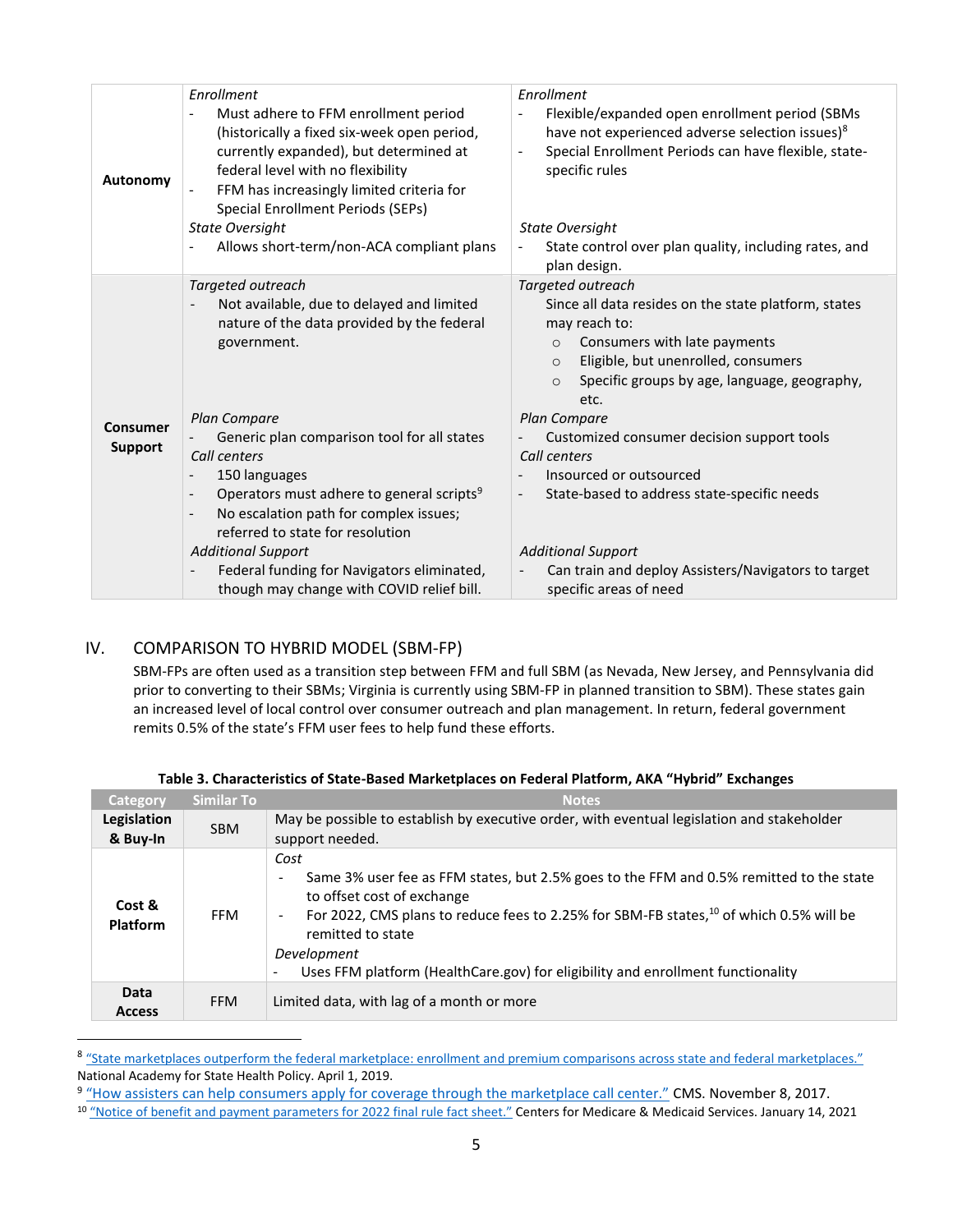| Autonomy                   | Both        | Enrollment (Like FFM)<br>Must adhere to FFM enrollment period; determined at federal level with no flexibility<br>State Oversight (Like SBM)<br>State control over plan quality, including rates, and plan design                                                                                                                                                                              |
|----------------------------|-------------|------------------------------------------------------------------------------------------------------------------------------------------------------------------------------------------------------------------------------------------------------------------------------------------------------------------------------------------------------------------------------------------------|
| <b>Consumer</b><br>Support | <b>Both</b> | Targeted Outreach (Like FFM)<br>State responsible for outreach and marketing, but only receives limited data<br>Plan Compare (Like FFM)<br>Uses generic plan comparison tool for all states<br>Call Centers (Like SBM)<br>State-based and can address state-specific issues<br>Additional Support (Like SBM)<br>Can train and deploy Assisters and Navigators to target specific areas of need |

<span id="page-5-0"></span>

| Year | <b>FFM</b> | <b>SBM-FP</b> |
|------|------------|---------------|
| 2014 | 3.5%       | 0.0%          |
| 2015 | 3.5%       | 0.0%          |
| 2016 | 3.5%       | 1.5%          |
| 2017 | 3.5%       | 1.5%          |
| 2018 | 3.5%       | 2.0%          |
| 2019 | 3.5%       | 3.0%          |
| 2020 | 3.0%       | 2.5%          |
| 2021 | 3.0%       | 2.5%          |
| 2022 | 2.25%      | 1.75%         |

#### **Table 4. History of CMS Fees 2014-2022**

#### <span id="page-5-1"></span>V. BENEFITS OF TRANSITIONING TO SBM

- 1. *Increased enrollment and retention*<sup>11</sup> Enrollment growth is one indicator of market health and is a consistent benefit observed in states that transitioned to SBMs. In the 2019 open enrollment period, FFM states saw enrollment decline nearly 4%, continuing a trend that started in 2017. During the same time period, SBM enrollment remained steady and, for some states, increased. SBM states have also been more successful at containing premium growth and maintaining affordable prices. These factors are related to:
	- i. Open enrollment flexibility States operating their own platform have the option to extend or shift their annual enrollment period. Longer sign-up periods are associated with an increase in plan selections.<sup>12</sup> A state may also choose to allow individuals with low or moderate incomes to enroll in plans at any time, which can contribute to enrollment increases throughout the year.<sup>13</sup>
	- ii. Special Enrollment Periods (SEP) Outside of the federal open enrollment window, consumers in FFM states can only purchase marketplace coverage if they experience a qualifying life event (e.g., losing health insurance, moving, getting married, etc.). SBMs have the autonomy to implement additional SEPs in response to local needs, including natural disasters. 14 Several SBMs allow users to self-attest to qualifying SEP events, rather than requiring them submit documentation like the FFM does. The following are examples of state-specific SEPs:
		- a. COVID-19 In 2020, twelve of thirteen SBMs implemented a broad SEP the early stages of the pandemic, an option that FFM states did not have due to the federal government's concern that it would lead to adverse selection and, in turn, higher premiums. However,

<sup>11</sup> ["State marketplaces outperform the federal marketplace: enrollment and premium comparisons across state and federal marketplaces."](https://www.nashp.org/wp-content/uploads/2019/04/SBM-FFM-Comparison-Data_4_1_2019.pdf) National Academy for State Health Policy. April 1, 2019.

<sup>&</sup>lt;sup>12</sup> ["ACA Marketplace Open Enrollment Numbers Reveal the Impact of State](https://www.commonwealthfund.org/blog/2019/aca-marketplace-open-enrollment-numbers-reveal-impact)-Level Policy and Operational Choices on Performance." The Commonwealth Fund. April 16, 2019.

<sup>&</sup>lt;sup>13</sup> ["Proposed change to ACA enrollment policies would boost insured rate, improve continuity of coverage."](https://www.cbpp.org/research/health/proposed-change-to-aca-enrollment-policies-would-boost-insured-rate-improve) Center on Budget and Policy

<sup>&</sup>lt;sup>14</sup> "During the COVID[-19 crisis, state health insurance marketplaces are working to enroll the](https://www.commonwealthfund.org/blog/2020/during-covid-19-crisis-state-health-insurance-marketplaces-are-working-enroll-uninsured) uninsured." The Commonwealth Fund. May 19, 2020.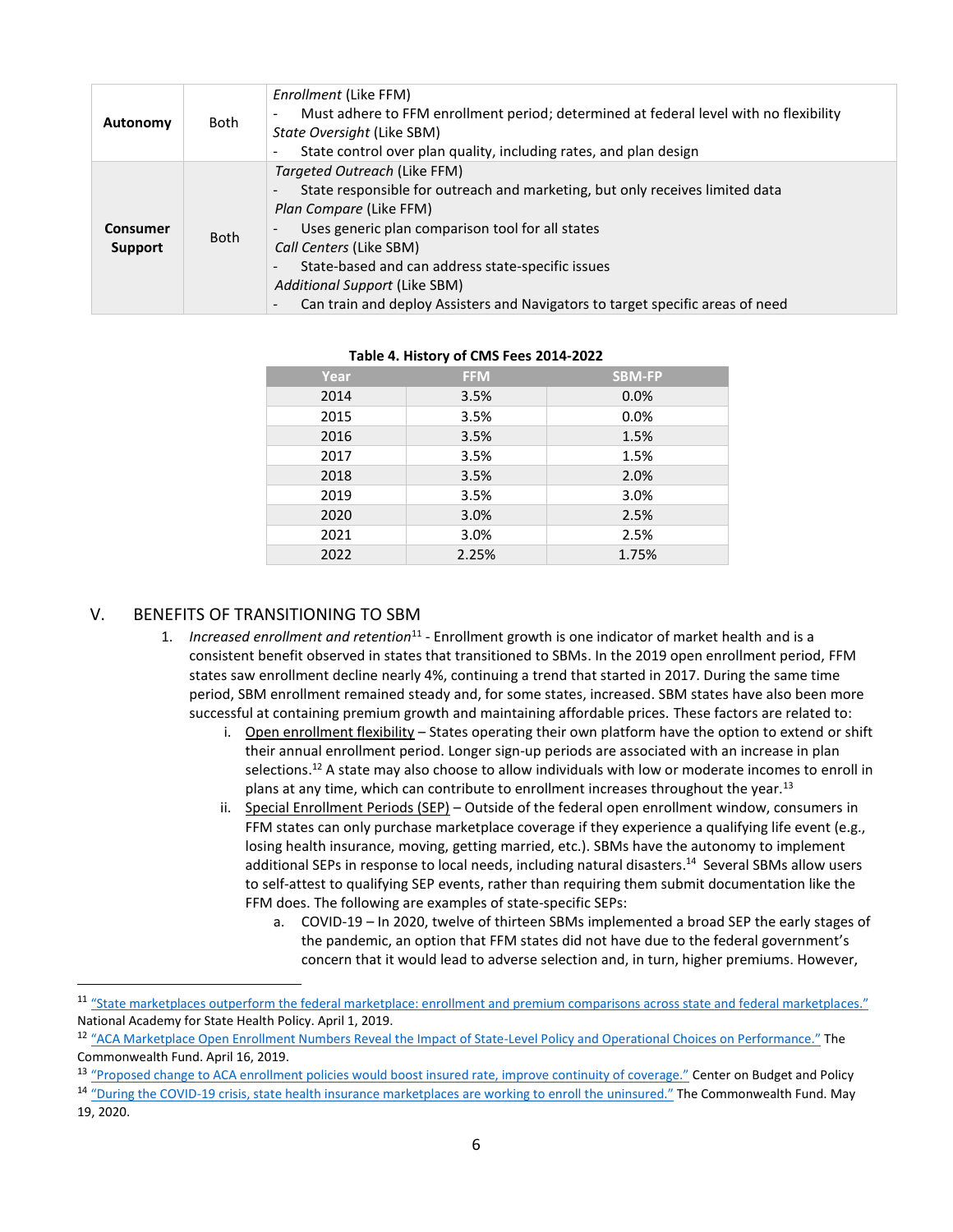evidence suggests that the SEP had the opposite impact: SBMs saw a relative increase among younger, healthier enrollees compared to the year before.<sup>15</sup>

- b. Reduced Income For people enrolled in off-marketplace minimum essential coverage (MEC) plans who experience income reduction that makes them newly eligible for marketplace subsidies.
- c. State Premium Subsidy Awareness For enrollees not aware of state-level premium subsidies.
- d. Easy Enrollment Program Maryland allows residents to initiate an SEP for an uninsured person in their household while completing a state tax return. (Note: recognizing that NH does not have an income tax makes this specific intervention moot, though it illustrates the flexible outreach a state may use.)
- 2. *Real-time access to consumer data*<sup>16</sup> Consumer-level data is immediately available, allowing the state to analyze new and renewing customers—as well as who is not enrolling in marketplace coverage—by gender, age, race, ethnicity, geography, etc. The platform can also collect data to monitor users' interaction with the website and call center. This gives state officials the ability to:
	- iii. Conduct timely analyses Access to individual enrollment data would allow the state to proactively address common issues, such as simultaneous enrollment in multiple QHPs. Individual enrollment data also facilitates a more accurate churn analysis between Medicaid and the SBM. When paired with improved integration with the state Medicaid agency, this could lead to fewer lapses in coverage.
	- iv. Improve consumer experience The state may monitor what pages a user spends significant time on or leaves from and use that data to identify and revise confusing language or site navigation. Call center staff can have access to where a user is in the application process and what previous SBM communication they have received, allowing for faster resolution of issues.
	- v. Tailor marketing and outreach efforts States can launch a data-driven approach to increase the effectiveness and efficiency of campaigns. For example, Rhode Island saw increased plan selections after providing enrollment assistance at local community centers, and Colorado increased enrollment with targeted advertising (e.g., on Spanish-language radio stations) to reach specific populations.<sup>17</sup> SBMs have also been more successful engaging younger enrollees.<sup>18</sup>
- 3. *Potential for integrated eligibility systems* Medicaid and other state benefit programs; potential to develop "no wrong door" eligibility and enrollment system.

## <span id="page-6-0"></span>VI. RISKS OF TRANISTIONING TO SBM

1. *Platform development and data migration*19,20 – Though initially the HealthCare.gov platform was plagued with technological problems, in recent years it performs several complex functions relatively well, including extensive email outreach to consumers, resolving income-related data matching issues, and leveraging new technologies to create a streamlined enrollment process for consumers who rely on direct enrollment partners. To successfully transition to an SBM platform, the state must migrate consumer data from HealthCare.gov; limit data-matching issues and simplify the process for addressing them; and ensure that identity-proofing systems protect consumer information without presenting undo challenges. Secondgeneration technology vendors have demonstrated the ability to migrate consumer data and provide a state-based platform at approximately half the cost of the FFM, but there is significant price variation depending on the desired level of customization and other details. States must also coordinate outreach with CMS during the transition, which can provide bureaucratic challenges. Finally, a high level of oversight

<sup>15 &</sup>quot;Many states with COVID[-19 Special Enrollment Periods see increase](https://www.commonwealthfund.org/blog/2021/many-states-covid-19-special-enrollment-periods-see-increase-younger-enrollees) in younger enrollees." The Commonwealth Fund. January 28, 2021.

<sup>16 &</sup>quot;States seek greater con[trol, cost-savings by converting to state-](https://www.urban.org/sites/default/files/publication/101166/states_seek_greater_control_cost_savings_by_converting_to_state-based_marketplaces_1.pdf)based marketplaces." Urban Institute. October 2019.

<sup>17</sup> "ACA marketplace open enrollment numbers reveal the impact of state-[level policy and operational choices on performance."](https://www.commonwealthfund.org/blog/2019/aca-marketplace-open-enrollment-numbers-reveal-impact) The Commonwealth Fund. April 16, 2019.

<sup>18</sup> "State[-based health insurance mark](https://www.nashp.org/wp-content/uploads/2019/09/SBM-slides-final_SeptMtgs-9_23_2019.pdf)et performance." National Academy for State Health Policy. September 2019.

<sup>&</sup>lt;sup>19</sup> "Adopting a state-based health insur[ance marketplace poses risks and challenges."](https://www.cbpp.org/research/health/adopting-a-state-based-health-insurance-marketplace-poses-risks-and-challenges#_ftn6) Center on Budget and Policy Priorities. February 6, 2020

<sup>&</sup>lt;sup>20</sup> ["Technology opportunities for the ACA marketplace."](https://www.manatt.com/Manatt/media/Documents/Articles/RWJF-Technology-Opportunities-for-the-ACA-Marketplaces-December-2020_FOR-WEB.pdf) Manatt Health. December 2020.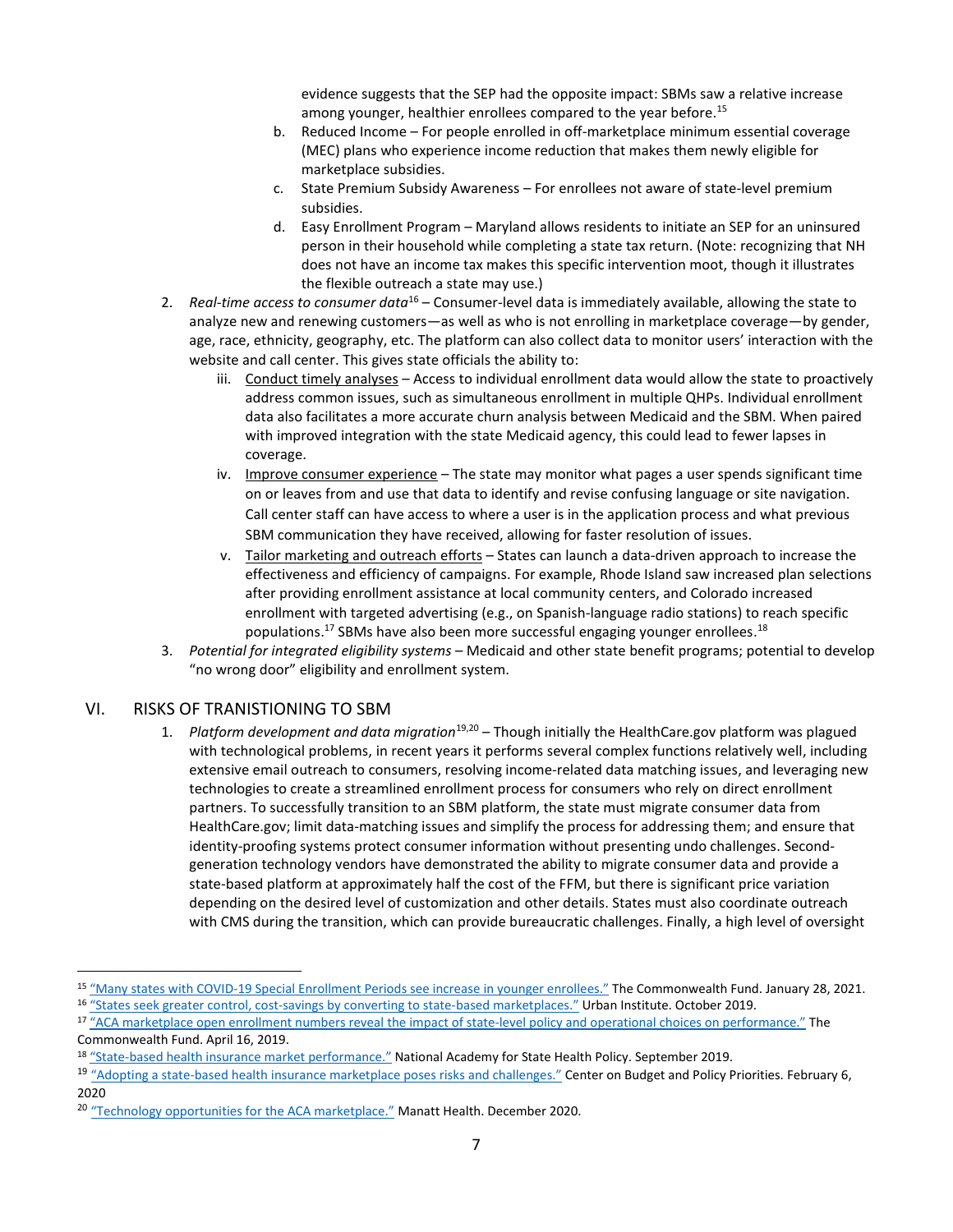and clear accountability are necessary for the development and implantation process to remain on time and on budget.

- 2. Call Center and Navigator/Assistant Programs States relying on the FFM use the federal call center. FFM operators must adhere to general scripts that require complex issues to be transferred to state officials. States considering the switch to SBM should ensure that their new call center has adequately trained and supervised employees who are well-equipped to address the state-specific needs of residents. Some platform development vendors (e.g., GetInsured) offer all core exchange functions, including call centers, which minimizes the risks associated with multivendor coordination. Other vendors (e.g., MAXIMUS) specialize in operating Consumer Assistance Centers (CACs). Vendor staffing and training time estimates vary widely.<sup>21</sup> However, at least one state (Idaho) found that running its own call center was the most costeffective option. 22
- 3. *Limitations of Medicaid integration –* Although a well-integrated platform is a significant potential benefit of operating an SBM, it requires a strong interagency commitment to achieve. The process is also dependent of existing Medicaid technology and staff availability to coordinate the change.<sup>23</sup>
- 4. *Accurate cost projection* Changing federal rules can undermine business planning and make it difficult to ensure marketplace stability and enrollment.

#### <span id="page-7-0"></span>VII. ESTIMATED COSTS FOR NH SBM**24,25**

- 1. *Technology platform and call center –* These are the largest items in an SBM budget.
- 2. *Advertising*  States vary in the amount they spend on SBM advertising and outreach, but a larger investment is related to increased enrollment and improved risk pools. A 2018 survey of SBMs found that the advertising spending per uninsured resident vary widely depending on the media market, from less than \$3 (Colorado) to over \$65 in an expensive media market (District of Columbia) with an average of \$13.23 per uninsured person. In 2019, NH had an uninsured population of about 84,600, so estimated advertising costs may be approximately \$1M/year.
- 3. *Outreach* State funded Navigator spending per uninsured person ranged from \$2.20 (California) to \$27.40 (Maryland) with an average of \$13.37 per uninsured person. NH's estimated Navigator costs may be about \$1M/year.
- 4. *State personnel* to oversee operations and in some cases perform certain operations
- 5. All-in costs for SBMs in states recently converting range from \$100-200/enrollee/year, including required functions and state personnel. At 2020 enrollment, this would be \$4.5-8.9M annually for NH.

#### <span id="page-7-1"></span>VIII. FUNDING OPPORTUNITIES

- 1. *User Fees* All exchanges charge user fees or assessments that are calculated as a percentage of the premiums, though states have made different decisions about which insurers pay the fees and at what percentage. In 2018, NH health plans paid \$10.6M in FFM user fees, at a rate of 3.5% of premiums for its 49,600 marketplace enrollees. If NH adopts the same fee as the FFM (states may elect to charge higher fees, as does Rhode Island), for 2022 or after, 2.25% of premium would yield about \$7.0-8.0M annually (~\$150- 160/enrollee/year).
- 2. *Federal Medicaid Match*  CMS will match the costs for Medicaid-related work to support those enrollees (Minnesota, Pennsylvania<sup>26</sup>, and Washington). The match may be at enhanced rates.

<sup>&</sup>lt;sup>21</sup> ["Summary analysis of Nevada and New Mexico marketplace technology platform RFIs."](https://healthcare.oregon.gov/DocResources/sum-memo-Nevada-New-Mexico-2018-RFIs.pdf) DCBS Consumer and Business Services. January 7, 2019.

<sup>&</sup>lt;sup>22</sup> ["The Your Health Idaho Marketplace: A model for state](https://www.yourhealthidaho.org/wp-content/uploads/2018/07/Leavitt-Partners-Study_The-Your-Health-Idaho-Marketplace-A-Model-For-State-Based-Adoption.pdf)-based adoption." Leavitt Partners Study. July 2018.

<sup>&</sup>lt;sup>23</sup> ["Technology opportunities for the ACA marketplace."](https://www.manatt.com/Manatt/media/Documents/Articles/RWJF-Technology-Opportunities-for-the-ACA-Marketplaces-December-2020_FOR-WEB.pdf) Manatt Health. December 2020.

<sup>&</sup>lt;sup>24</sup> "Adopting a state-[based health insurance marketplace poses risks and challenges."](https://www.cbpp.org/research/health/adopting-a-state-based-health-insurance-marketplace-poses-risks-and-challenges#_ftn6) Center on Budget and Policy Priorities. February 6, 2020

<sup>&</sup>lt;sup>25</sup> ["States lean in as the federal government cuts back on navigator and advertising funding for the ACA's sixth open](https://www.commonwealthfund.org/blog/2018/states-lean-federal-government-cuts-back-navigator-and-advertising-funding) enrollment." The Commonwealth Fund. October 26, 2018.

<sup>26</sup> [Pennie Board of Directors Meeting Slide deck.](https://agency.pennie.com/wp-content/uploads/20200717-BOD-Deck-for-Meeting.pdf) July 17, 2020.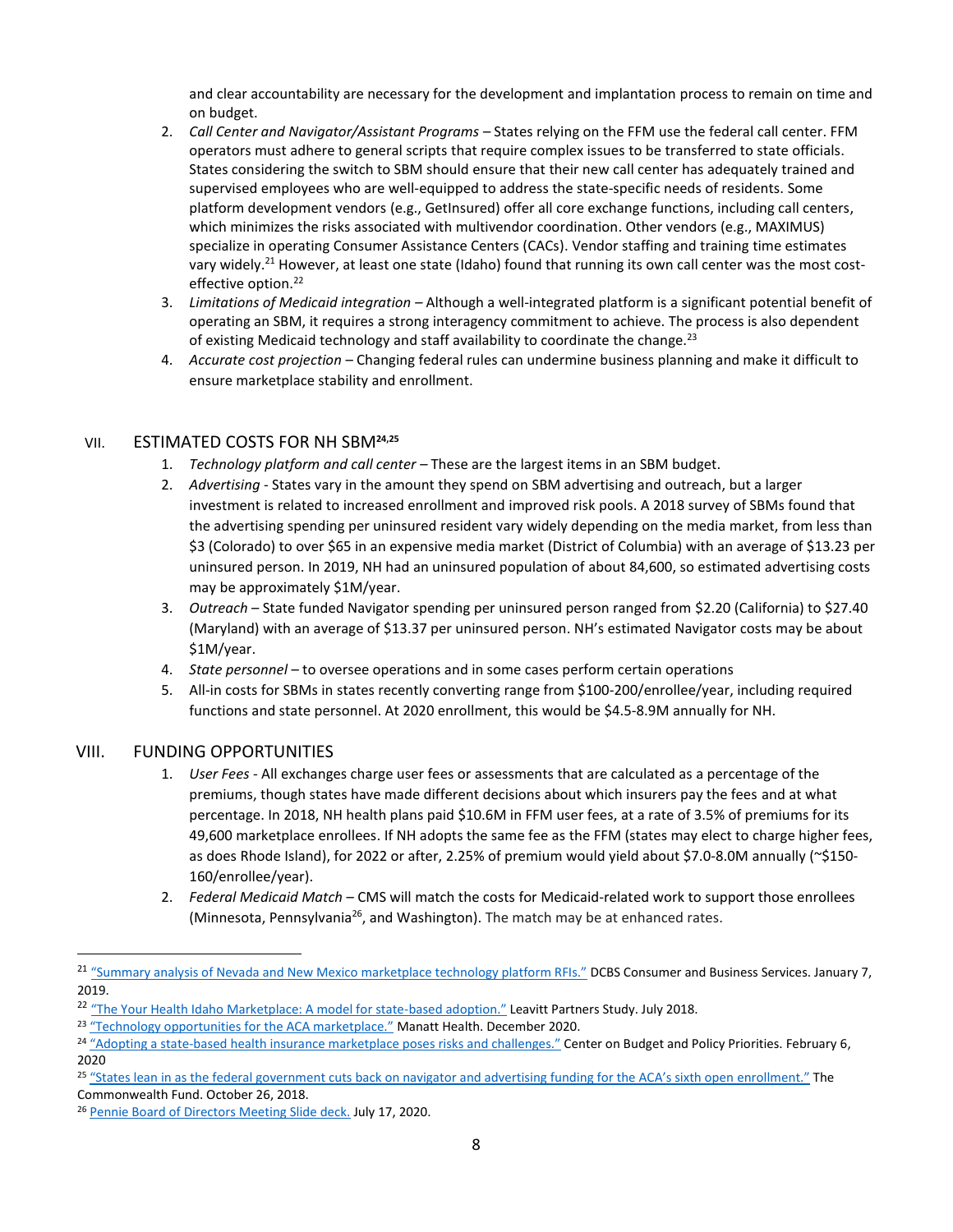- 3. *1332 waiver* SBMs are eligible for federal funding to support a reinsurance program or premium subsidies.<sup>27</sup> NH's current 1332 waiver supports reinsurance and thereby reduces premiums. We did not examine whether NH could revise its waiver to secure additional support.
- 4. *CMS Transition Funding* CMS makes one-time grants of \$2M to states to assist in an SBM transition. For NH, this amounts to about \$40/enrollee (non-recurring).

## <span id="page-8-0"></span>IX. CONCLUSIONS

The ACA permits states to operate and control their own SBM, following federal rules and supported by several funding streams. This paper has outlined financial and non-financial aspects of conversion from FFP to SBM, the possible risks and benefits, and lessons learned from around the country. Converting to a hybrid SBM-FP may allow NH some added flexibility (including the ability to target specific groups for enrollment), while leaving platform and customer service operations to HealthCare.gov. Recent state conversions to SBM have been generally successful operationally and financially. If converting to an SBM, NH could potentially derive benefits of increased enrollment, integration with other programs, and lower costs. However, these benefits will be dependent upon the level of enrollment, changing federal policy, successful vendor procurement, and skilled state oversight.

<sup>&</sup>lt;sup>27</sup> ["What is a 1332 waiver?"](https://www.healthinsurance.org/glossary/1332-waiver/) HealthInsurance.Org. n.d.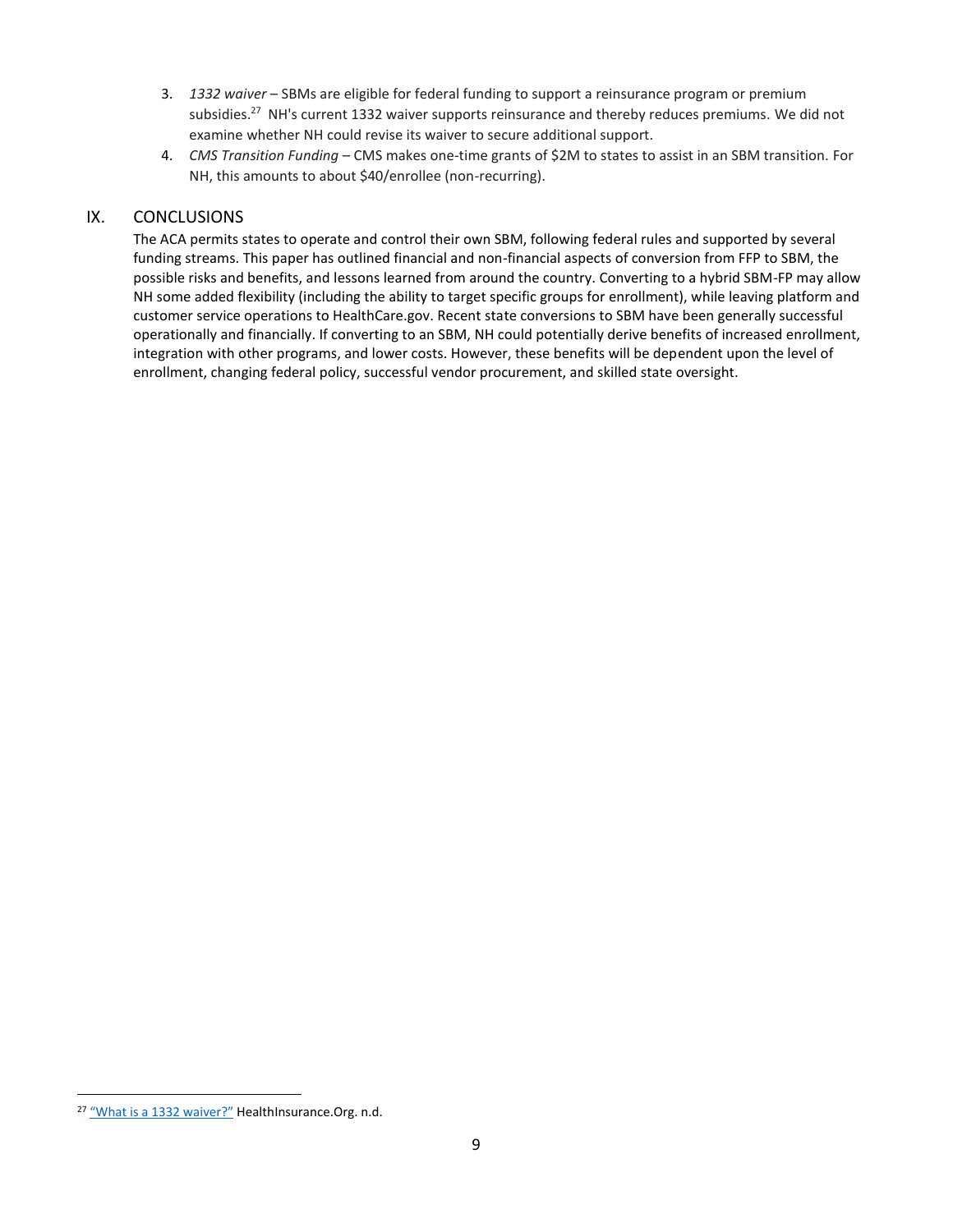## X. APPENDIX

## A. STATE CASE STUDIES

<span id="page-9-2"></span><span id="page-9-1"></span><span id="page-9-0"></span>

|                                                           | <b>Notable SBM States</b>       |                                                                                             |                                                                                                                                                            |                                                                                                                                                                                                                                                                                                                                                                                                                                                                                                                                                                                                                                                                                                                                                                                                                                |  |  |
|-----------------------------------------------------------|---------------------------------|---------------------------------------------------------------------------------------------|------------------------------------------------------------------------------------------------------------------------------------------------------------|--------------------------------------------------------------------------------------------------------------------------------------------------------------------------------------------------------------------------------------------------------------------------------------------------------------------------------------------------------------------------------------------------------------------------------------------------------------------------------------------------------------------------------------------------------------------------------------------------------------------------------------------------------------------------------------------------------------------------------------------------------------------------------------------------------------------------------|--|--|
| State (Year<br>Implemented)<br>Vendor(s)                  | 2020<br>Enrollees <sup>28</sup> | <b>Stated Transition</b><br>Goals                                                           | <b>Timeline</b>                                                                                                                                            | <b>Cost Considerations and Notes</b>                                                                                                                                                                                                                                                                                                                                                                                                                                                                                                                                                                                                                                                                                                                                                                                           |  |  |
| Idaho <sup>29</sup> (2014)<br>GetInsured<br>Accenture LLP | 78,431                          | "Maintain maximum<br>control of the<br>insurance market at<br>minimum cost to<br>consumers" | 2013 - Adopted legislation<br>2014 - Launched SBM                                                                                                          | In 2014, state awarded 5-year contract with two vendors totaling \$41M<br>(\$104/enrollee/year, includes DDI, Project Management, and M&O) <sup>30</sup><br>Low-cost, capable vendors offering commercial off-the-shelf (COTS)<br>solutions rather than building from scratch.<br>One of the first successfully launched SBMs with lessons learned from<br>other states, like not attempting to upgrade Medicaid systems while<br>developing SBM platform. Prioritized operation/minimal essential<br>functionality of marketplace.<br>Incorporated marketplace into existing state infrastructure. SBM<br>reimburses the Dept. of Health & Welfare for eligibility determination<br>and call center functions; DOI handles plan management/rate review.<br>In-house model is major source of cost saving; the only contracted |  |  |
| Nevada $31(2019)$<br>GetInsured                           | 77,410                          | Cost savings, improve<br>consumer<br>experience,<br>autonomy, access to<br>data             | 2014 - Launched SBM<br>2015 - Switched to SBM-FP<br>after IT failures<br>$3/19/2018$ – RFP Issued<br>11/1/2019 - SBM launch<br>(19 months from RFP to SBM) | services are system M&O and marketing activities.<br>In 2018, state awarded five-year, \$24.4M contract with GetInsured<br>(\$63/enrollee/year). Once the SBM reaches a steady state, platform<br>operation is expected to cost \$6M/year (\$78/enrollee/year) vs.<br>\$12M/year FFM fee. NV anticipates over 42% cost savings each year<br>through FY2024 compared to using HealthCare.gov. <sup>32</sup> NV's all-in cost to<br>operate its SBM is estimated as \$172/enrollee/year. 33<br>NV met budget/schedule targets; call center was effective. Some<br>technical issues arose at launch but were resolved quickly by vendor.                                                                                                                                                                                          |  |  |

#### **Table 5. Features of Recent State Transitions to State-Based Marketplaces**

<sup>28</sup> ["Total Marketplace Enrollment."](https://www.kff.org/health-reform/state-indicator/total-marketplace-enrollment/?currentTimeframe=0&selectedRows=%7B%22states%22:%7B%22nevada%22:%7B%7D%7D%7D&sortModel=%7B%22colId%22:%22Marketplace%20Type%22,%22sort%22:%22desc%22%7D) Kaiser Family Foundation.

<sup>&</sup>lt;sup>29</sup> ["The Your Health Idaho Marketplace: A model for state](https://www.yourhealthidaho.org/wp-content/uploads/2018/07/Leavitt-Partners-Study_The-Your-Health-Idaho-Marketplace-A-Model-For-State-Based-Adoption.pdf)-based adoption." Leavitt Partners Study. July 2018.

<sup>&</sup>lt;sup>30</sup> ["Your Health Idaho Announces Selection of Technology Vendors."](https://company.getinsured.com/news/your-health-idaho-announces-selection-of-technology-vendors/) GetInsured. February 21, 2014.

<sup>&</sup>lt;sup>31</sup> ["Nevada State Based Exchange Transition Talking Points."](https://d1q4hslcl8rmbx.cloudfront.net/assets/uploads/2019/02/SBE-Transition-Internal-Talking-Points-working-doc.pdf) Nevada Health Link. February 25, 2019.

<sup>&</sup>lt;sup>32</sup> ["Fiscal and Operational Report."](https://d1q4hslcl8rmbx.cloudfront.net/assets/uploads/2021/01/Fiscal-Operational-Report_SSHIE_12-31-2020.pdf) Silver State Health Insurance Exchange. December 31, 2020.

<sup>&</sup>lt;sup>33</sup> "Adopting a state-[based health insurance marketplace poses risks and challenges."](https://www.cbpp.org/research/health/adopting-a-state-based-health-insurance-marketplace-poses-risks-and-challenges#_ftn6) Center on Budget and Policy Priorities. February 6, 2020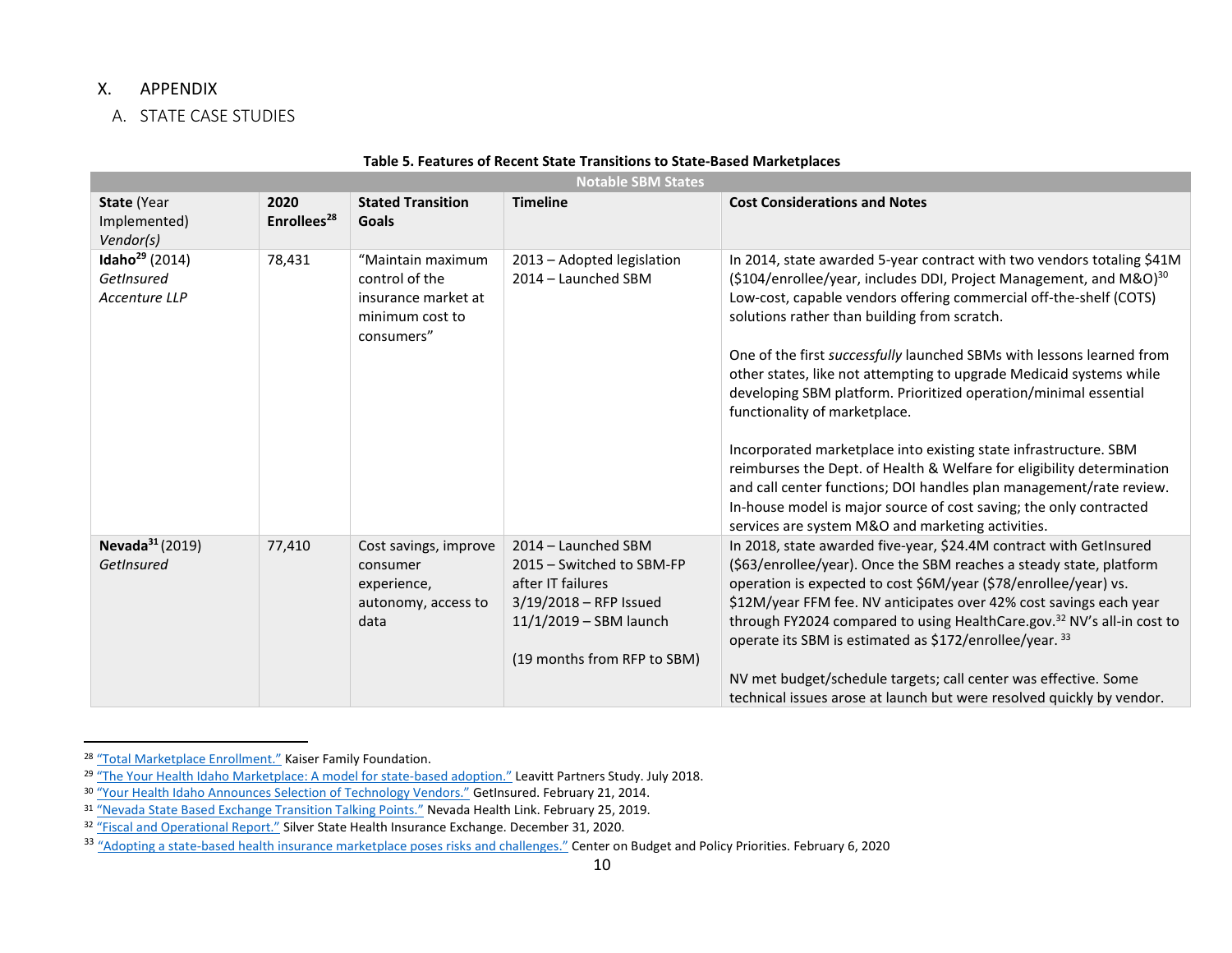| New Jersey <sup>34,35</sup> (2020)<br>GetInsured (DDI, M&O)<br>MAXIMUS (call center) | 246,426 | Stabilize market<br>against ACA roll-<br>backs, improve<br>access                                                | $6/28/2019 -$ Adopted<br>legislation<br>$8/1/2019$ – Submitted<br>application<br>8/15/2019 - RFP issued<br>11/1/2019 - SBM-FP launch<br>$11/1/2020 - SBM$ launch<br>(14 months from RFP to SBM) | In 2019, state awarded five-year contract to GetInsured for \$39.8M,<br>and a 3-year contract to MAXIMUS for \$17.8M. After initial set up,<br>combined vendor cost for FY2021 estimated at \$14.7M<br>(§60/enrollee/year).<br>Starting in 2021, NJ expects to generate over \$200M in revenue from<br>new 2.5% assessment of insurance premiums (replacing federal<br>assessment that ended with 2020; NJ elected to charge a different rate<br>than the federal platform). <sup>36</sup> Approximately \$77M of this was<br>dedicated to reinsurance program to address high-cost claims and<br>lower premium costs, which made, the net premium for 2021 the<br>lowest since HealthCare.gov implementation. <sup>37</sup> During first year as<br>SBM, NJ enrolled over 9.4% more consumers than in 2020 and 5.6% |
|--------------------------------------------------------------------------------------|---------|------------------------------------------------------------------------------------------------------------------|-------------------------------------------------------------------------------------------------------------------------------------------------------------------------------------------------|----------------------------------------------------------------------------------------------------------------------------------------------------------------------------------------------------------------------------------------------------------------------------------------------------------------------------------------------------------------------------------------------------------------------------------------------------------------------------------------------------------------------------------------------------------------------------------------------------------------------------------------------------------------------------------------------------------------------------------------------------------------------------------------------------------------------|
|                                                                                      |         |                                                                                                                  |                                                                                                                                                                                                 | more than 2019.<br>In 2021 state also invested \$3.5M in trained Navigators, up from \$1.1<br>million in 2020 and \$400,000 under the federal government in 2019.<br>This expanded outreach allowed 16 local New Jersey organizations in<br>the state to help residents enroll. <sup>38</sup>                                                                                                                                                                                                                                                                                                                                                                                                                                                                                                                        |
| Pennsylvania <sup>39,40</sup><br>(2020)<br>GetInsured                                | 331,825 | Cost savings,<br>operational<br>efficiency,<br>comprehensive, user-<br>friendly consumer<br>tool, access to data | 2019 - Adopted legislation<br>4/19/2019 - RFP Issued<br>11/1/2020 - SBM launch<br>(18 months from RFP to SBM)                                                                                   | In 2019, state awarded seven-year contract to GetInsured. Once the<br>SBM reaches a steady state, PA expects platform operation to cost<br>\$33.3M (\$100/enrollee/year), and total costs of \$49.9M<br>(\$150/enrollee/year) vs. a FFM user fee of \$98M/year. PA expects<br>federal enhanced Medicaid match funding of \$17.7M for 2022 to help<br>reduce state costs by about a third. <sup>41</sup><br>First SBM open enrollment - 9.7% year-over-year increase.<br>Retained 97% of customers from Healthcare.com <sup>42</sup>                                                                                                                                                                                                                                                                                  |
|                                                                                      |         |                                                                                                                  |                                                                                                                                                                                                 | Sent over 7.5M emails to targeted customers<br>No major system, eligibility or enrolment blocking issues identified.<br>"Other issues resolved in timely fashion by GetInsured and KPMG"                                                                                                                                                                                                                                                                                                                                                                                                                                                                                                                                                                                                                             |

<sup>34</sup> ["Governor Murphy Announces New Jersey to Transition to State](https://nj.gov/governor/news/news/562019/approved/20190322a.shtml)-Based Exchange." March 22, 2019.

35 ["NJ Department of Banking and Insurance announces selection of GetInsured to develop, o](https://www.state.nj.us/dobi/pressreleases/pr200106.html)perate tech platform & MAXIMUS to operate CAC for state-based HIX." NJ Dept. of Banking and Insurance. January 6, 2020

<sup>&</sup>lt;sup>36</sup> ["Governor Murphy signs legislation to restore a key provision of the Affordable Care Act and lower the cost of health care in New Jersey."](https://nj.gov/governor/news/news/562020/approved/20200731a.shtml) Office of the Governor. July 31, 2020

<sup>&</sup>lt;sup>37</sup> ["Governor Murphy announces health insurance sig](https://nj.gov/governor/news/news/562021/approved/20210208c.shtml#:~:text=The%20state%20of%20New%20Jersey%20transitioned%20from%20using%20the%20federally,2020%20to%20January%2031%2C%202021.)nups in NJ surpass previous two years." Office of the Governor. February 8, 2021

<sup>38 &</sup>quot;Governor Murphy announces launch of new state[-based-health insurance marketplace, Get Covered N](https://www.nj.gov/governor/news/news/562020/20201014a.shtml)ew Jersey." Office of the Governor. October 14, 2020

<sup>39</sup> Pennsylvania RFP [\(Word Doc\)](http://www.emarketplace.state.pa.us/FileDownload.aspx?file=6100048766/Solicitation_0.docx&OriginalFileName=PID%20SB%20Exchange%20IT%20Vendor%20RFP%20FINAL.docx.). Issued April 19, 2019

<sup>40</sup> ["Pennsylvania moves to take over health insurance exchange."](https://apnews.com/article/07765d54a4c343f7b75c7b1fc9ce73e8) Associated Press. June 4, 2019.

<sup>41</sup> [Pennie Board of Directors](https://agency.pennie.com/wp-content/uploads/20201118-Pennie-BOD-Read-Only.pdf) slide deck. November 18, 2020.

<sup>42</sup> [Pennie Board of Directors Strategic Planning Session](https://agency.pennie.com/wp-content/uploads/Pennie-BOD-February-Strategic-Planning-Session-Final-Cmp.pdf) Feb 25, 2021.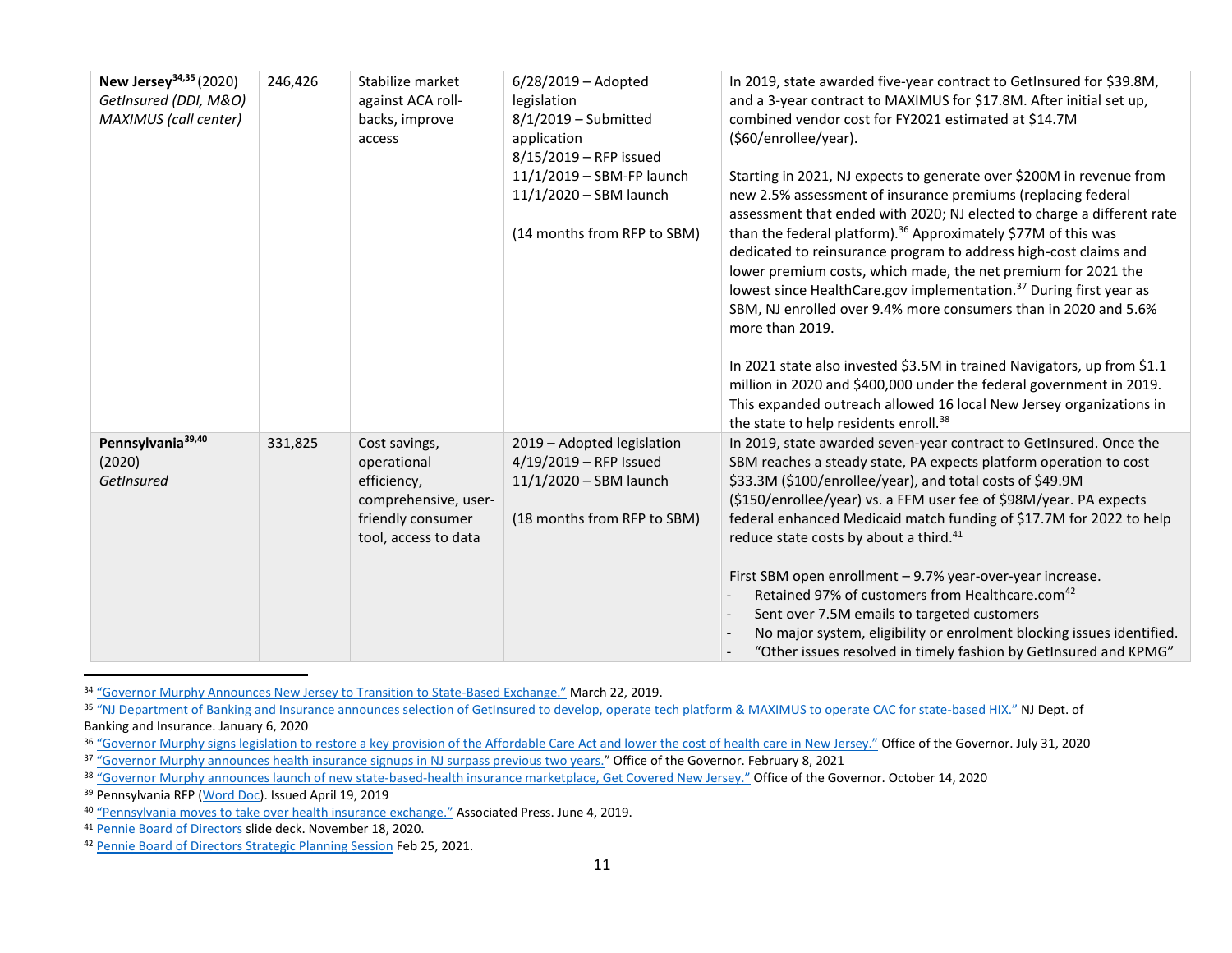| <b>States Transitioning to SBM</b>       |                                   |                                                                                            |                                                                                                                                                                                 |                                                                                                                                                                                                                                                                                                                                                                                   |  |
|------------------------------------------|-----------------------------------|--------------------------------------------------------------------------------------------|---------------------------------------------------------------------------------------------------------------------------------------------------------------------------------|-----------------------------------------------------------------------------------------------------------------------------------------------------------------------------------------------------------------------------------------------------------------------------------------------------------------------------------------------------------------------------------|--|
| State (Model)                            | Enrollees <sup>43</sup><br>(2020) | <b>Transition Goals</b>                                                                    | <b>Timeline</b>                                                                                                                                                                 | <b>Cost Considerations and Notes</b>                                                                                                                                                                                                                                                                                                                                              |  |
| Virginia <sup>44,45,46</sup> (FFM)       | 269,474                           | Cost savings,<br>flexibility and<br>autonomy, increased<br>enrollment and<br>affordability | 7/1/2020 - Adopted legislation<br>12/15/2020 - Launched SBM-<br>FP.<br>$2/10/2021 - RFP$ issued<br>(5/1/21 scheduled award date)<br>$1/1/2023$ – Expected launch of<br>full SBM | Estimated cost of SBM is \$45M/year (\$167/enrollee/year) vs. FFM user<br>fee of \$86M/year<br>In August 2020, state awarded two Navigator programs \$1.5M in grant<br>funds.<br>Reinsurance program currently under consideration                                                                                                                                                |  |
| New Mexico <sup>47,48</sup> (SBM-<br>FP) | 42,714                            | Cost savings, greater<br>flexibility, access to<br>data                                    | 2013 – Adopted SBM<br>legislation<br>2015 – Switched to SBM-FP<br>11/2021 – Expected launch full<br>of SBM (originally planned for<br>11/2020)                                  | Using the savings from switching to the hybrid model (SBM-FP), NM<br>conducts outreach and education, operates a call center, contracts for<br>plan management, and runs the SHOP program<br>Awarded contract to Optum and NFP Health to build, deploy, and<br>operate SBM for policy year 2022. According to board meeting minutes<br>from 11/2020, project is on track overall. |  |

#### **Table 6. Features of States Considering SBM Transition**

#### **Table 7. Features of States Using State-Based Marketplace on Federal Platform**

<span id="page-11-0"></span>

| <b>Notable SBM-FP States</b> |                  |                                                                                                                                                                                                                                                                                                                                                                                                                                                                                                                                                                                                                      |  |
|------------------------------|------------------|----------------------------------------------------------------------------------------------------------------------------------------------------------------------------------------------------------------------------------------------------------------------------------------------------------------------------------------------------------------------------------------------------------------------------------------------------------------------------------------------------------------------------------------------------------------------------------------------------------------------|--|
| <b>State</b>                 | <b>Enrollees</b> | <b>Notes</b>                                                                                                                                                                                                                                                                                                                                                                                                                                                                                                                                                                                                         |  |
| Maine <sup>49</sup>          | 62,031           | Initially planned to become full SBM due to wanting greater flexibility to improve user experience and to invest current FFM user<br>fees into state efforts to increase enrollment. Final decision to adopt, pending determination that SBM is cost-effective and<br>aligned with state goals.<br>2019 – Gov. notified CMS of intention to implement SBM-FP for plan year 2021, SBM for plan year 2022<br>2020 - Adopted legislation and submitted SBM application<br>8/4/2020 - RFP for Navigator Services issued<br>$11/1/2020$ – Launched SBM-FP<br>1/1/2022 - SBM launch date (pending final decision to adopt) |  |

<sup>43</sup> ["Total Marketplace Enrollment."](https://www.kff.org/health-reform/state-indicator/total-marketplace-enrollment/?currentTimeframe=0&selectedRows=%7B%22states%22:%7B%22nevada%22:%7B%7D%7D%7D&sortModel=%7B%22colId%22:%22Marketplace%20Type%22,%22sort%22:%22desc%22%7D) Kaiser Family Foundation.

<span id="page-11-1"></span><sup>44</sup> [HB 1428 Virginia Health Benefit Exchange Summary](https://lis.virginia.gov/cgi-bin/legp604.exe?201+sum+HB1428)

<sup>&</sup>lt;sup>45</sup> "Virginia receives approval to expa[nd access to health care through state-](https://www.governor.virginia.gov/newsroom/all-releases/2020/august/headline-860017-en.html)based exchange." Office of the Governor. August 21, 2020.

<sup>46</sup> ["Virginia working to transition from federal insurance exchange to state](https://roanoke.com/news/local/virginia-working-to-transition-from-federal-insurance-exchange-to-state-based-marketplace/article_9e947e7a-d599-5e10-b815-8dcad937cb46.html)-based marketplace." The Roanoke Times. February 8, 2020

<sup>47</sup> New Mexico Request for Proposals [\(Word Doc\)](https://www.bewellnm.com/getmedia/b559e6ae-be90-4790-9058-b66d3fdcb3c9/RFP-2019-001-Individual-Marketplace-and-Customer-Engagement-Center-RFP_FINAL-249-PM.docx)

<sup>48</sup> [beWellnm Board Meeting slide deck.](https://www.bewellnm.com/getmedia/764a5f3d-61e6-4095-8821-a2f5025736db/11-20-20-Board-Deck.pdf;.aspx) November 20, 2020.

<sup>&</sup>lt;sup>49</sup> "Maine progresses toward a state-[based health insurance marketplace."](https://www.maine.gov/dhhs/blog/maine-progresses-toward-state-based-health-insurance-marketplace-2020-08-06) Department of Health and Human Services. August 6, 2020.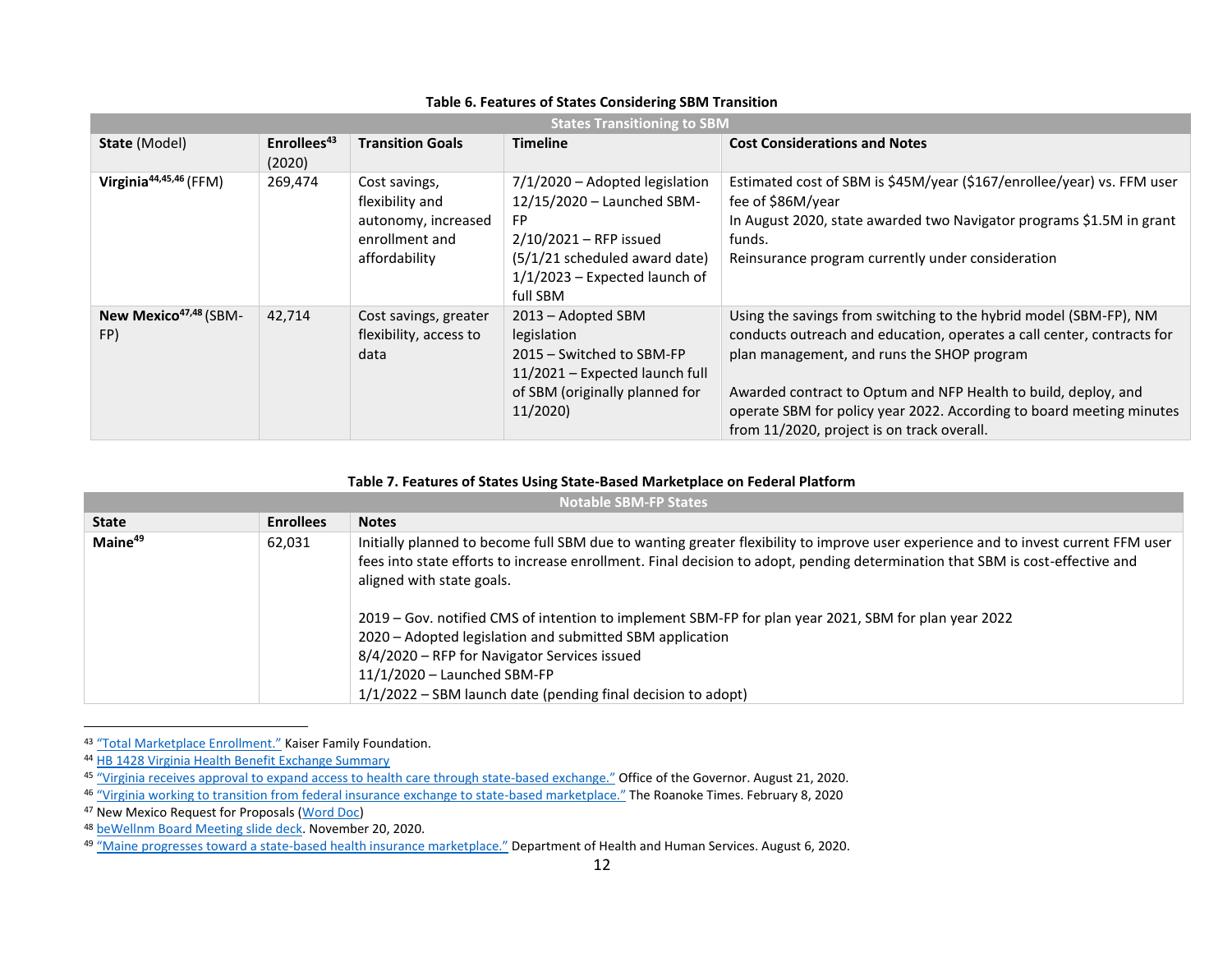|                      |         | During SBM-FP phase, Maine DHHS will assume more responsibility for outreach, marketing, and consumer assistance<br>Received \$2M from federal government to pay for outreach efforts. <sup>50</sup> However, as an SBM-FP, Maine is no longer eligible to<br>receive Navigator grants from the federal government. <sup>51</sup> |
|----------------------|---------|-----------------------------------------------------------------------------------------------------------------------------------------------------------------------------------------------------------------------------------------------------------------------------------------------------------------------------------|
| Oregon <sup>52</sup> | 145,264 | 2011 - Adopted SBM legislation                                                                                                                                                                                                                                                                                                    |
|                      |         | 2015 – Due to IT issues, switched to SBM-FP                                                                                                                                                                                                                                                                                       |
|                      |         | 2016 - Considered transitioning back to SBM, tabled for 3-5 years (was slightly more expensive to run their own exchange                                                                                                                                                                                                          |
|                      |         | platform, but would have enabled the state to have a more finely-tuned enrollment platform, specific to Oregon's needs).                                                                                                                                                                                                          |
|                      |         | 2018 – Reinsurance program began                                                                                                                                                                                                                                                                                                  |
|                      |         | 2019 – RFI issued for vendors interested in developing SBM platform and customer service center. OR state's Marketplace                                                                                                                                                                                                           |
|                      |         | <b>Advisory Committee reports</b>                                                                                                                                                                                                                                                                                                 |
|                      |         | Dissatisfaction with Healthcare.gov call center, lack of OR-specific regulations/plans                                                                                                                                                                                                                                            |
|                      |         | Desire for greater flexibility for enrollment dates                                                                                                                                                                                                                                                                               |
|                      |         | Looking to establish lower-cost, more efficient platform                                                                                                                                                                                                                                                                          |

<sup>50 &</sup>quot;Maine plans state-[based marketplace for Affordable Care Act insurance."](https://www.mainecahc.org/maine-plans-state-based-marketplace-for-affordable-care-act-insurance/) Consumers for Affordable Health Care. September 3, 2019.

<sup>&</sup>lt;sup>51</sup> ["2020 CMS Navigator Cooperative Agreement Recipients."](https://www.cms.gov/CCIIO/Programs-and-Initiatives/Health-Insurance-Marketplaces/Downloads/2020-Navigator-Grant-Recipients.pdf) CMS. N.D.

<sup>&</sup>lt;sup>52</sup> Oregon Request for Information [\(PDF\)](https://healthcare.oregon.gov/DocResources/RFI-DCBS-1186-1-ORHIM%20-platform-service-center.pdf).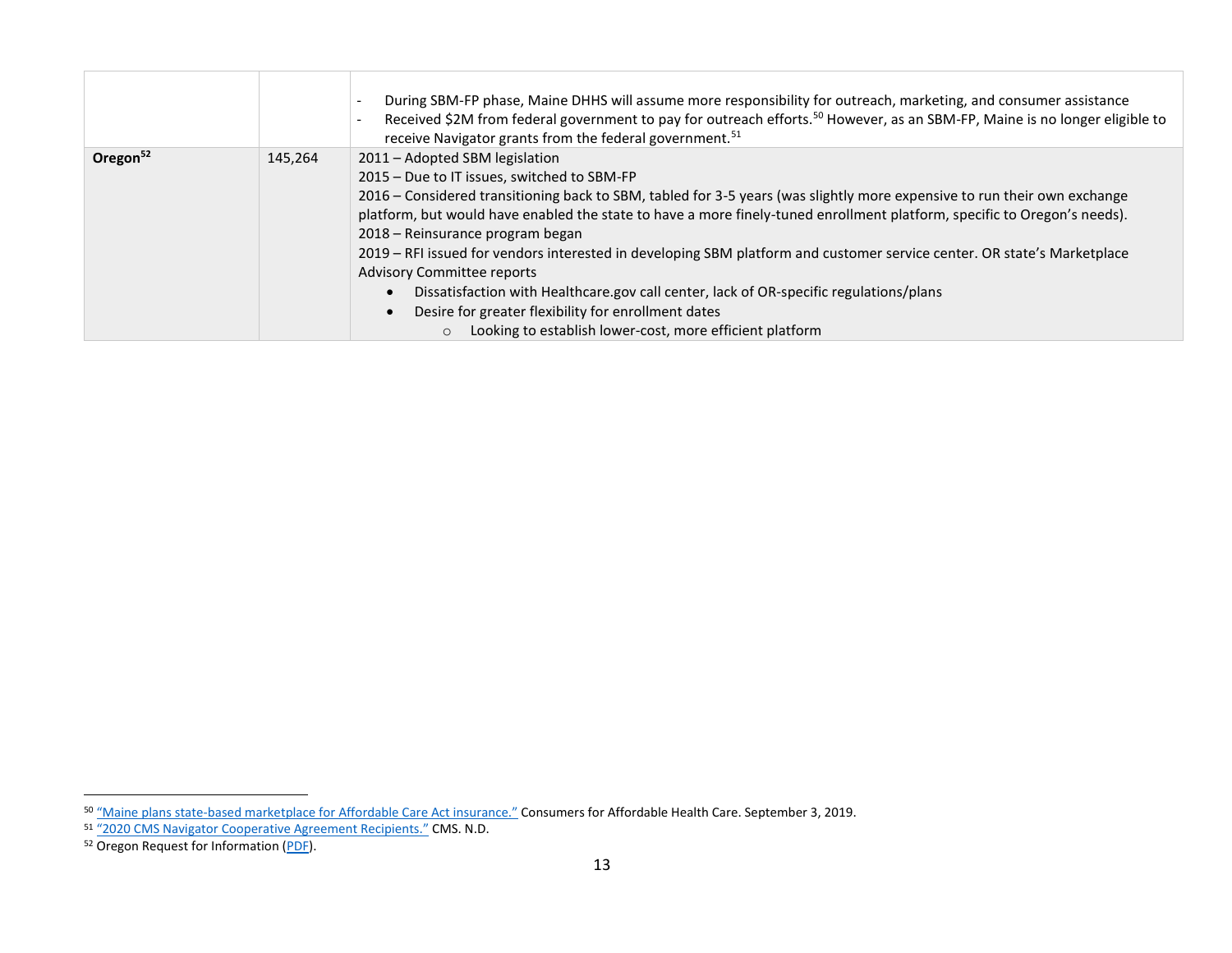#### <span id="page-13-1"></span><span id="page-13-0"></span>B. BUDGET DATA FROM OTHER STATES

#### **Table 8. BUDGET DATA FROM SBMs**

| <b>State</b>               | <b>Total Expenditures &amp; Per</b>                              | <b>State Personnel</b> | <b>Selected Operational/Contracted Costs</b>     |              |  |
|----------------------------|------------------------------------------------------------------|------------------------|--------------------------------------------------|--------------|--|
|                            | Enrollee Cost (2020 enrollment)                                  | Costs                  |                                                  |              |  |
| Idaho <sup>53</sup>        | \$9,342,066                                                      | \$3,437,367            | <b>Professional Services</b>                     | \$1,754,631  |  |
| (FY2020)                   | \$119/enrollee/year                                              |                        | Marketing/Advertising                            | \$792,032    |  |
| Enrollees: 78,431          |                                                                  |                        | <b>Call Center Services</b>                      | \$2,143,701  |  |
| Nevada <sup>54</sup>       | \$21,076,085                                                     | \$2,304,145            | Exchange platform                                | \$5,669,055  |  |
| (FY2021 approved)          | (includes \$6.6M cash reserve)<br>\$186/enrollee/year (excluding | $(22$ FTEs)            | Marketing/Outreach                               | \$3,249,004  |  |
| Enrollees: 77,410          | cash reserve)                                                    |                        | <b>Navigators</b>                                | \$1,480,622  |  |
| New Jersey <sup>55</sup>   | \$43,774,355                                                     | \$2,700,000            | Development                                      | \$19,573,503 |  |
| (FY2021 projected)         | \$178/enrollee/year                                              |                        | Marketing/Outreach                               | \$10,000,000 |  |
| Enrollees: 246,426         |                                                                  |                        | Navigator/Enrollment<br><b>Assistance Grants</b> | \$4,000,000  |  |
|                            |                                                                  |                        | <b>Exchange Improvements</b>                     | \$7,500,00   |  |
| Pennsylvania <sup>56</sup> | \$49,958,630                                                     | \$6,231,524            | Total:                                           | \$43,727,106 |  |
| (CY2021 proposed)          | \$151/enrollee/year                                              | $(30$ FTEs)            |                                                  |              |  |
|                            |                                                                  |                        | <b>External Affairs</b>                          | \$8,583,356  |  |
| Enrollees: 331,825         |                                                                  |                        | <b>IT/Customer Service</b>                       | \$33,274,350 |  |
|                            |                                                                  |                        | <b>General Operations</b>                        | \$1,869,400  |  |
| Rhode Island <sup>57</sup> | \$10,821,172                                                     | \$1,815,022            | Total:                                           | \$7,749,311  |  |
| (FY2020)                   | \$312/enrollee/year (RI is a 1st                                 | (12 State FTEs)        | IT                                               | \$3,684,243  |  |
|                            | generation SBM)                                                  |                        | Legal Services                                   | \$4,433      |  |
| Enrollees: 34,634          |                                                                  |                        | Management/Consultant                            | \$3,834,748  |  |
|                            |                                                                  |                        | <b>Other Contracts</b>                           | \$225,887    |  |

#### <span id="page-13-2"></span>C. VENDORS

#### **Table 9. Prominent DDI Vendors in the SBM Landscape**

<span id="page-13-3"></span>

| Vendor (Founded)              | <b>Experience</b>                                                 | Growth/Stability           |
|-------------------------------|-------------------------------------------------------------------|----------------------------|
| CSG <sup>58</sup> (1997)      | In IA: Project management Office (PMO) and Independent            | Less prominent in platform |
|                               | Verification & Validation (IV&V) services                         | development                |
|                               | In RI-IV&V on Unified Health Infrastructure Project (UHIP), risk  |                            |
|                               | mitigation, and User Acceptance Testing (UAT)                     |                            |
|                               | In MA, IV&V oversight, risk management, validation testing and    |                            |
|                               | attestation for federal compliance                                |                            |
| Deloitte <sup>59</sup> (1890) | Responsible for RI's UHIP, which experienced major failures after | Losing customers. Uneven   |
|                               | 9/2016 launch and several years after. ACLU filed federal class   | performance                |
|                               | action lawsuit over how platform's poor performance impacted      |                            |

<sup>53</sup> ["Financial Statement."](https://www.yourhealthidaho.org/wp-content/uploads/Idaho-Health-Insurance-Exchange-2020-Financial-Audit-Report.pdf) Idaho Health Insurance Exchange. June 30,2020

<sup>54</sup> ["Fiscal and Operational Report."](https://d1q4hslcl8rmbx.cloudfront.net/assets/uploads/2021/01/Fiscal-Operational-Report_SSHIE_12-31-2020.pdf) Silver State Health Insurance Exchange. December 31, 2020.

<sup>55</sup> ["Fiscal Year 2021 Revised Budget Proposal."](https://www.njleg.state.nj.us/legislativepub/budget_2021/DOBI_Response_2021.pdf) New Jersey Department of Banking and Insurance. November 1, 2020.

<sup>56</sup> ["Pennie Board of Directors Slide Deck."](https://agency.pennie.com/wp-content/uploads/20201217-Pennie-BOD-V2.pdf) December 17, 2020.

<sup>57</sup> [Rhode Island Health Insurance Exchange Budget](http://www.omb.ri.gov/documents/Prior%20Year%20Budgets/Operating%20Budget%202021/BudgetVolumeI/1_Department%20of%20Administration.pdf) (page 74)

<sup>58</sup> [CSG Delivers website:](https://csgdelivers.com/program-expertise/healthcare/health-insurance-marketplace/) https://csgdelivers.com/program-expertise/healthcare/health-insurance-marketplace/

<sup>59</sup> [Deloitte's website](https://www2.deloitte.com/us/en/pages/public-sector/solutions/health-insurance-exchange-life-sciences-and-health-care-services.html): https://www2.deloitte.com/us/en/pages/public-sector/solutions/health-insurance-exchange-life-sciences-and-healthcare-services.html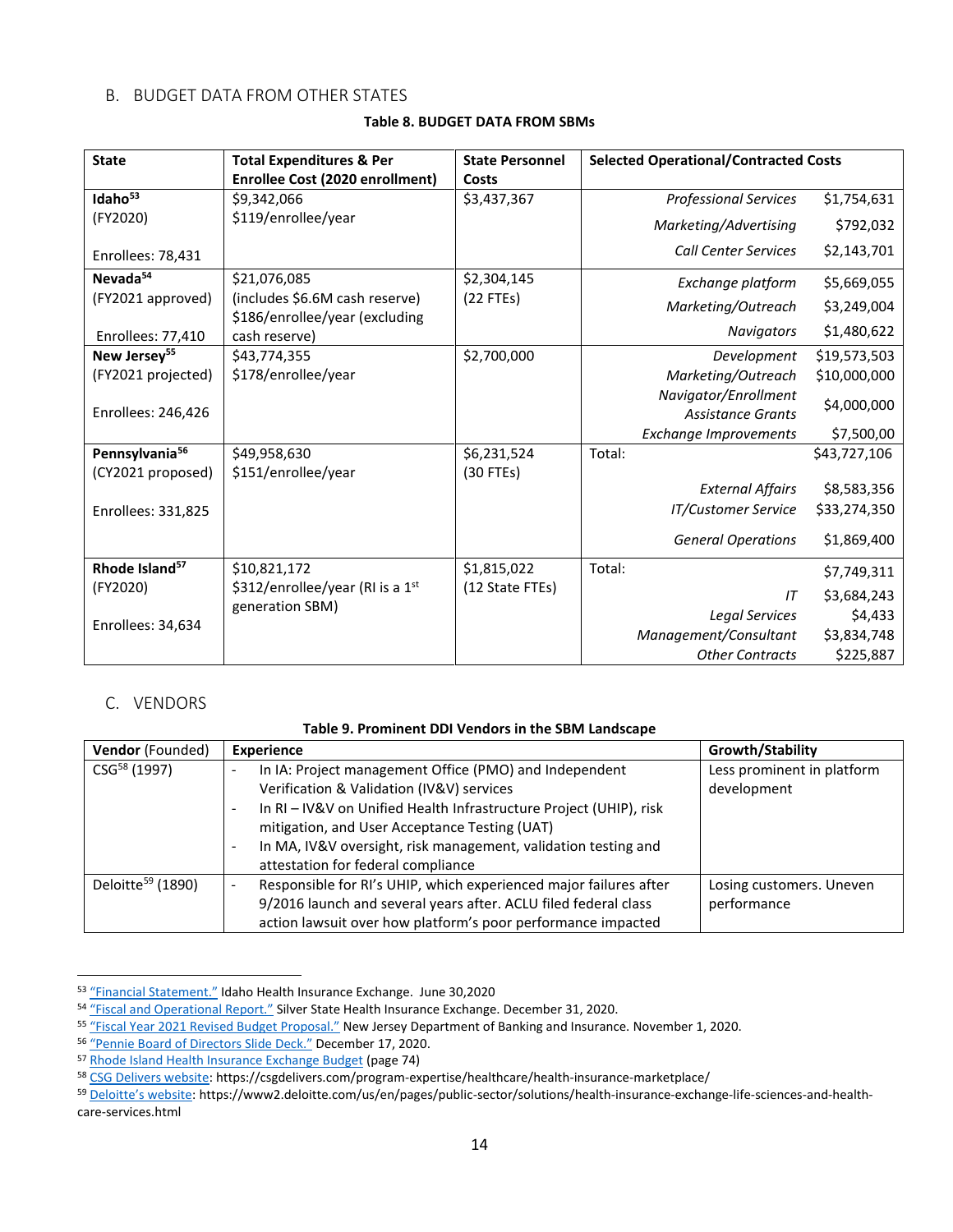|                               | low-income, elderly, and disabled residents. In 2019, Deloitte paid<br>RI/federal government settlement, agreed to discount rates. <sup>60</sup><br>In 2020, was sued over security vulnerabilities found in OH<br>$\overline{\phantom{a}}$<br>pandemic unemployment website data. <sup>61</sup><br>In 2021, FL Chief Inspector General released findings that the<br>$\overline{\phantom{a}}$<br>unemployment system Deloitte built had several fatal defects prior<br>to 2013 launch that caused system failure during pandemic. <sup>62</sup> |                               |
|-------------------------------|--------------------------------------------------------------------------------------------------------------------------------------------------------------------------------------------------------------------------------------------------------------------------------------------------------------------------------------------------------------------------------------------------------------------------------------------------------------------------------------------------------------------------------------------------|-------------------------------|
| GetInsured <sup>63</sup>      | CA, ID using platform for six years.<br>$\overline{\phantom{a}}$                                                                                                                                                                                                                                                                                                                                                                                                                                                                                 | Growing exponentially;        |
| (2005)                        | Recently transitioned NV, NJ, and PA from FFM platform.<br>$\overline{\phantom{a}}$                                                                                                                                                                                                                                                                                                                                                                                                                                                              | consistently used since 2014. |
|                               | Can manage and operate call center; tightly integrated into<br>$\overline{\phantom{a}}$                                                                                                                                                                                                                                                                                                                                                                                                                                                          | Provides full individual SBMS |
|                               | platform <sup>64</sup>                                                                                                                                                                                                                                                                                                                                                                                                                                                                                                                           | (end-end)                     |
|                               | For PA, lowest cost proposal among Qualified Offerors<br>$\overline{\phantom{a}}$                                                                                                                                                                                                                                                                                                                                                                                                                                                                |                               |
| Optum <sup>65</sup> (formally | Served as a general contractor to HealthCare.gov in 2013<br>$\sim$                                                                                                                                                                                                                                                                                                                                                                                                                                                                               | Provides full individual SBMS |
| hCentive; 2009)               | Used by CO, NY, and NM.<br>$\overline{\phantom{a}}$                                                                                                                                                                                                                                                                                                                                                                                                                                                                                              | (end-end)                     |
|                               | Brought in by MD after they terminated original vendor (Noridian<br>$\overline{\phantom{a}}$                                                                                                                                                                                                                                                                                                                                                                                                                                                     |                               |
|                               | Healthcare Solutions). <sup>66</sup>                                                                                                                                                                                                                                                                                                                                                                                                                                                                                                             |                               |

<sup>60</sup> ["R.I. still unsure how much it will get from \\$50](https://www.providencejournal.com/news/20190521/ri-still-unsure-how-much-it-will-get-from-50-million-deloitte-settlement)-million Deloitte settlement." Providence Journal. May 21, 2019.

<sup>&</sup>lt;sup>61</sup> ["Deloitte sued over pandemic unemployment website data breaches."](https://news.bloomberglaw.com/privacy-and-data-security/deloitte-sued-over-pandemic-unemployment-website-data-breaches) Bloomberg Law. May 22, 2020.

<sup>&</sup>lt;u>**Experiment of Economic Opportunity Florida Connect System."</u> Office of the Chief Inspector General. March 4, 2021.**</u>

<sup>63</sup> [GetInsured's website](https://company.getinsured.com/): https://company.getinsured.com/

<sup>64</sup> [PA Health Insurance Exchange Authority Board of Directors Special Session Slide Deck.](https://agency.pennie.com/wp-content/uploads/BOD-Special-Public-Session-111319.pdf) PHIEA. November 13, 2019

<sup>65</sup> [Optum's Website:](https://www.optum.com/business/solutions/government/state/health-insurance-exchange.html) https://www.optum.com/business/solutions/government/state/health-insurance-exchange.html

<sup>66</sup> ["Maryland fires contractor that built troubled health insurance exchange."](https://www.washingtonpost.com/local/md-politics/maryland-to-fire-its-health-care-exchange-contractor/2014/02/24/50df0490-9ce6-11e3-ad71-e03637a299c0_story.html) Washington Post. February 24, 2014.